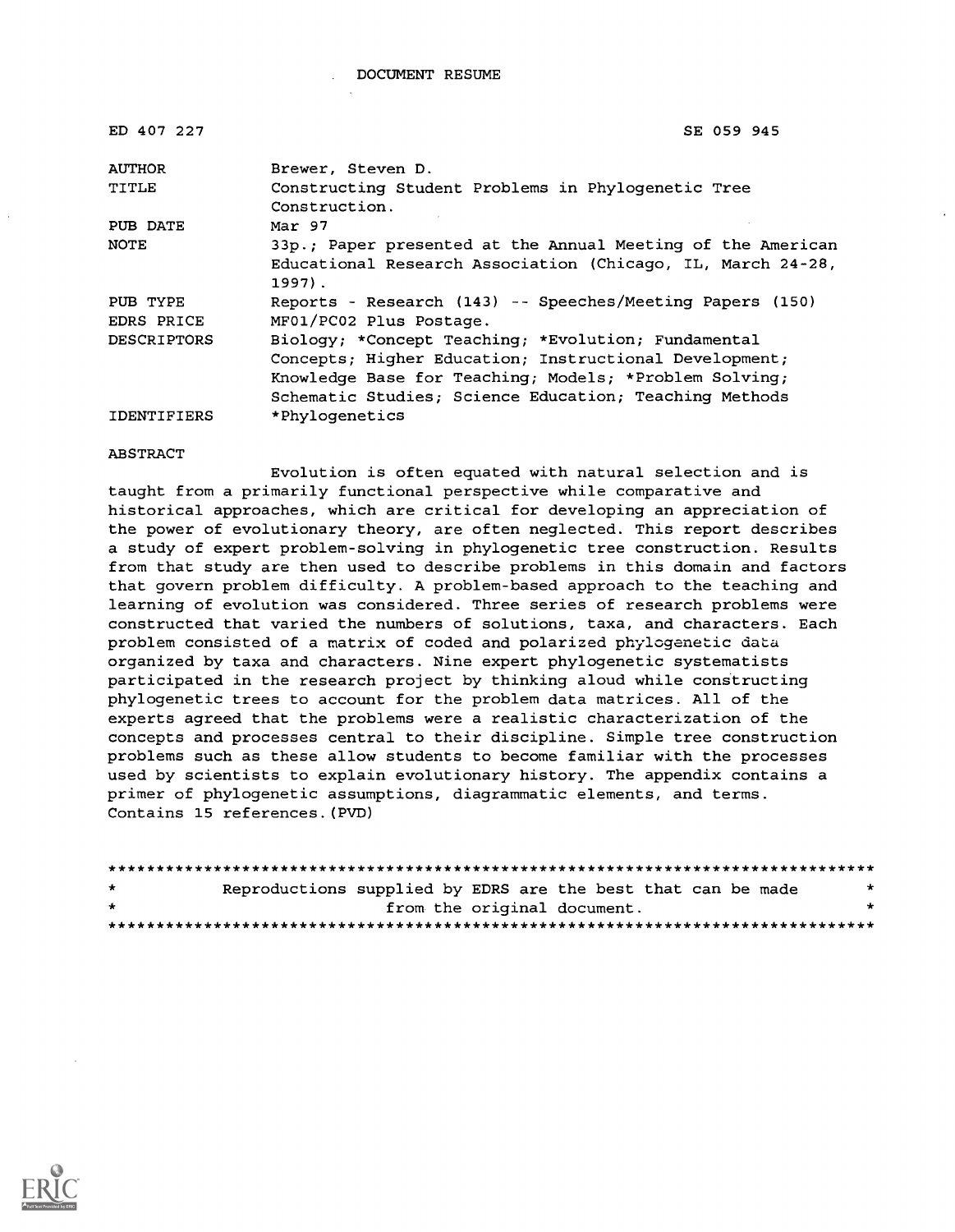## Running Head: CONSTRUCTING PHYLOGENETIC PROBLEMS

Constructing Student Problems in Phylogenetic Tree Construction

Steven D. Brewer

#### Western Michigan University

PERMISSION TO REPRODUCE AND DISSEMINATE THIS MATERIAL AS BEEN GRANTED BY

TO THE EDUCATIONAL RESOURCES INFORMATION CENTER (ERIC)

U.S. DEPARTMENT OF EDUCATION<br>Office of Educational Research and Improvement<br>EPUCATIONAL RESOURCES INFORMATION CENTER (ERIC) This document has been reproduced as eived from the person or organization originating it.

0 Minor changes have been made to improve reproduction quality.

Points of view or opinions stated in this document do not necessarily represent official OERI position or policy.

ı

2009945

**BEST COPY AVAILABLE** 

J,  $\mathbb{R}^2$ 

È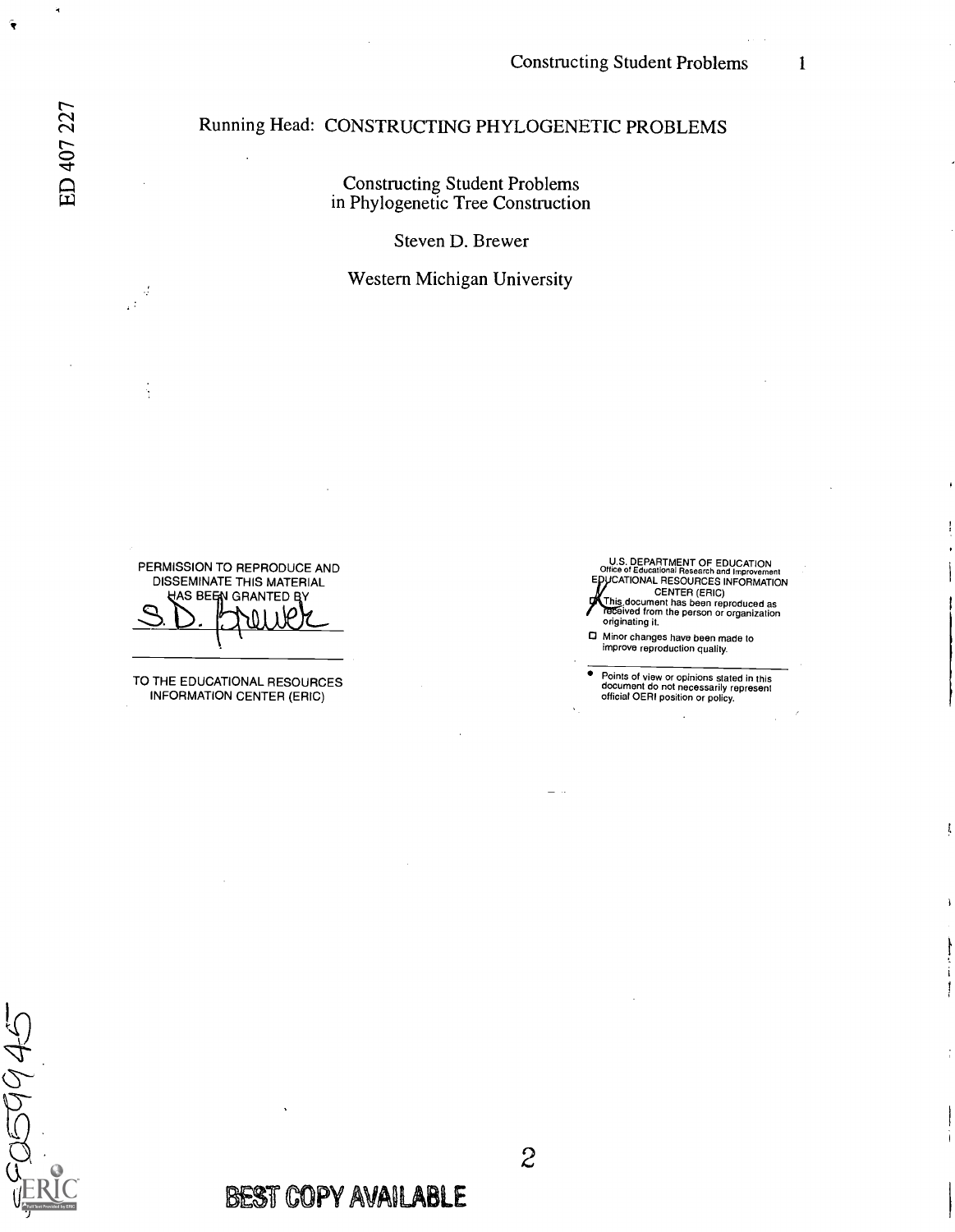#### Constructing Student Problems

#### in Phylogenetic Tree Construction

This paper describes a research program from the problem solving research tradition in science education to improve the teaching of evolution. Evolution is undoubtedly the most important theoretical framework in biology. Unfortunately evolution is rarely accorded a place in the biology curriculum commensurate with its importance within the discipline. Evolution is often equated with natural selection and is taught from a primarily functional perspective while comparative and historical approaches, that are critical for developing an appreciation of the power of evolutionary theory, are often neglected. This contributes to evolution being poorly understood and widely disparaged among both teachers and American society at large.

A problem-based approach to the teaching and learning of evolution may offer a number of benefits to students. Stewart (1988) has outlined four classes of potential learning outcomes from the use of problem-solving in genetics: (a) the conceptual structure (laws, theories, and their organization) of a particular discipline; (b) problemsolving heuristics that are not specific to a particular discipline; (c) content-specific problem-solving procedures (domain-specific instantiations of general heuristics and problem-solving algorithms specific to the domain); and (d) insight into the nature of science as an intellectual activity. Similar potential learning outcomes are likely from a problem-based approach to the teaching of evolution.

An approach to teaching science developed by the BioQUEST Curriculum Consortium offers greater potential learning outcomes for students than other more traditional approaches (Jungck & Calley, 1985). This approach has been called the "3 P's": problem posing, problem solving, and peer persuasion. To implement this approach successfully, however, a more extensive knowledge base is required than for traditional instruction (Reif, 1983). Teachers must be familiar not only with the conceptual knowledge of a domain, but also the strategic knowledge necessary to engage in effective

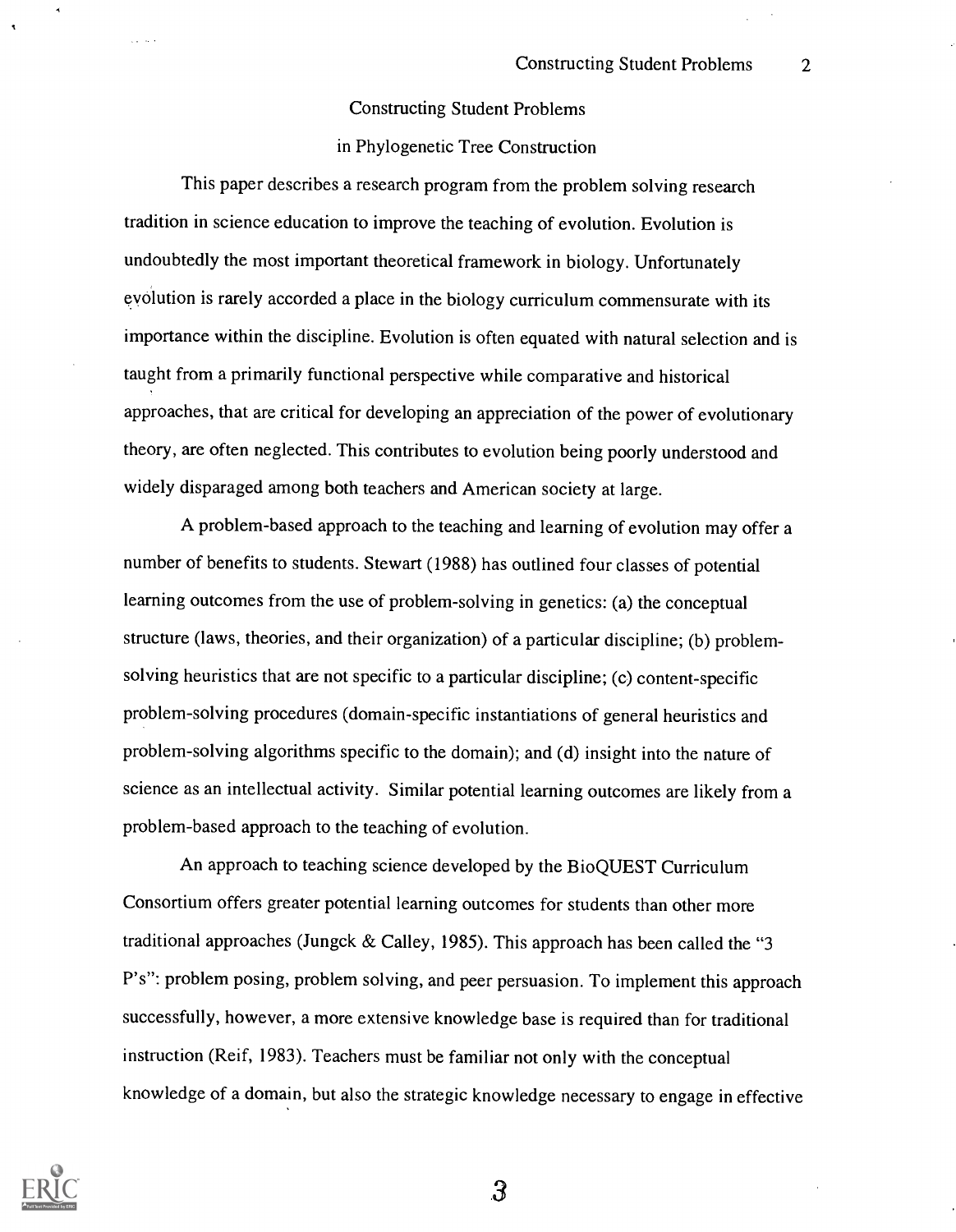problem-solving. In addition to solving problems, however, teachers must also have this knowledge organized in a form that will facilitate instruction. To be successful, instruction in solving problems requires a knowledge base composed of at least three bodies of information: (1) conceptual structure that relates tasks to conceptual knowledge, (2) relevant problems that encompass the range of phenomena to be addressed, (3) explicit procedures that include: (a) models of problem solving that can lead to success and (b) strategies and heuristics that can guide how to implement those model across the full range of situations that students may encounter.

Although genetics problem solving and instruction has been relatively well studied from this perspective (See Stewart and Hafner 1995 for a review), other areas of biology have not. This is particularly true of areas that have not traditionally been conceptualized from a problem-solving perspective. This report describes a study of expert problem-solving in phylogenetic tree construction and uses results from that study to describe problems in this domain and factors that govern problem difficulty.

#### Methods

An initial literature review provided insight into basic phylogenetic problems and methods. Among others, Ridley (1986) and Brooks & McLennan (1991) provided an overview; Eldredge and Cracraft (1980) and Wiley (1981) provided insight into nature of phylogenetic problems and solutions; and Wiley, Siegal-Causey, Brooks, & Funk, (1991) provided a primer of methods. The literature review resulted in: (a) a statement that illustrates the situations that phylogenetic inference is useful for addressing (Table 1), (b) a statement that relates tasks to conceptual knowledge (Table 2), and (c) Phylogenetic Investigator, a software problem-solving environment that was used to present problems to experts (Brewer and Hafner, 1996).

A problem-solving research methodology was developed based on Larkin and Rainard (1984), Ericsson and Simon (1993), and Ericsson and Smith (1995). Three series of research problems (Table 1) were constructed that varied the numbers of solutions,

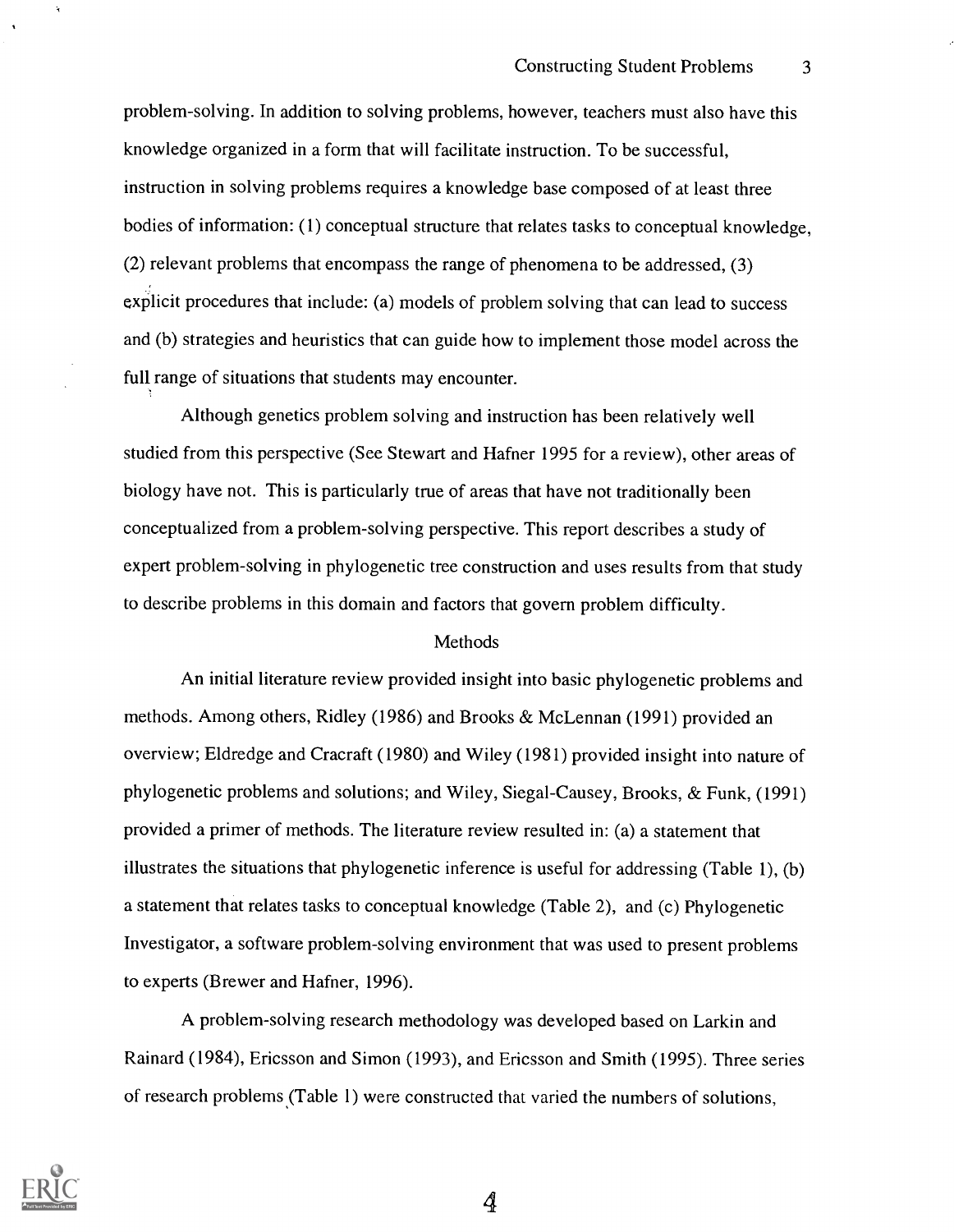## Table 1

## Summary of Research Problems

## Series 1 (Ambiguity axis): 5 taxa, 5 characters held constant

| ÷              | Problem | Variables   |                 |
|----------------|---------|-------------|-----------------|
| $\overline{1}$ | 1.1     | 1 solution  | 1 optimization  |
|                | 1.2     | 1 solution  | 2 optimizations |
| t              | 1.3     | 2 solutions | 2 optimizations |
|                | 1.4     | 3 solutions | 2 optimizations |
|                | 1.5     | 4 solutions | 2 optimizations |
|                |         |             |                 |

Series 2 (Revision problems): 5 taxa, 5 characters held constant

Series 4 (Character axis): 5 taxa, 1 solution held constant

| Problem | $\cdot$<br>Variables          |
|---------|-------------------------------|
| 4.1     | characters<br>10 <sup>°</sup> |
| 4.2     | 15 characters                 |
| 4.3     | 20<br>characters              |



À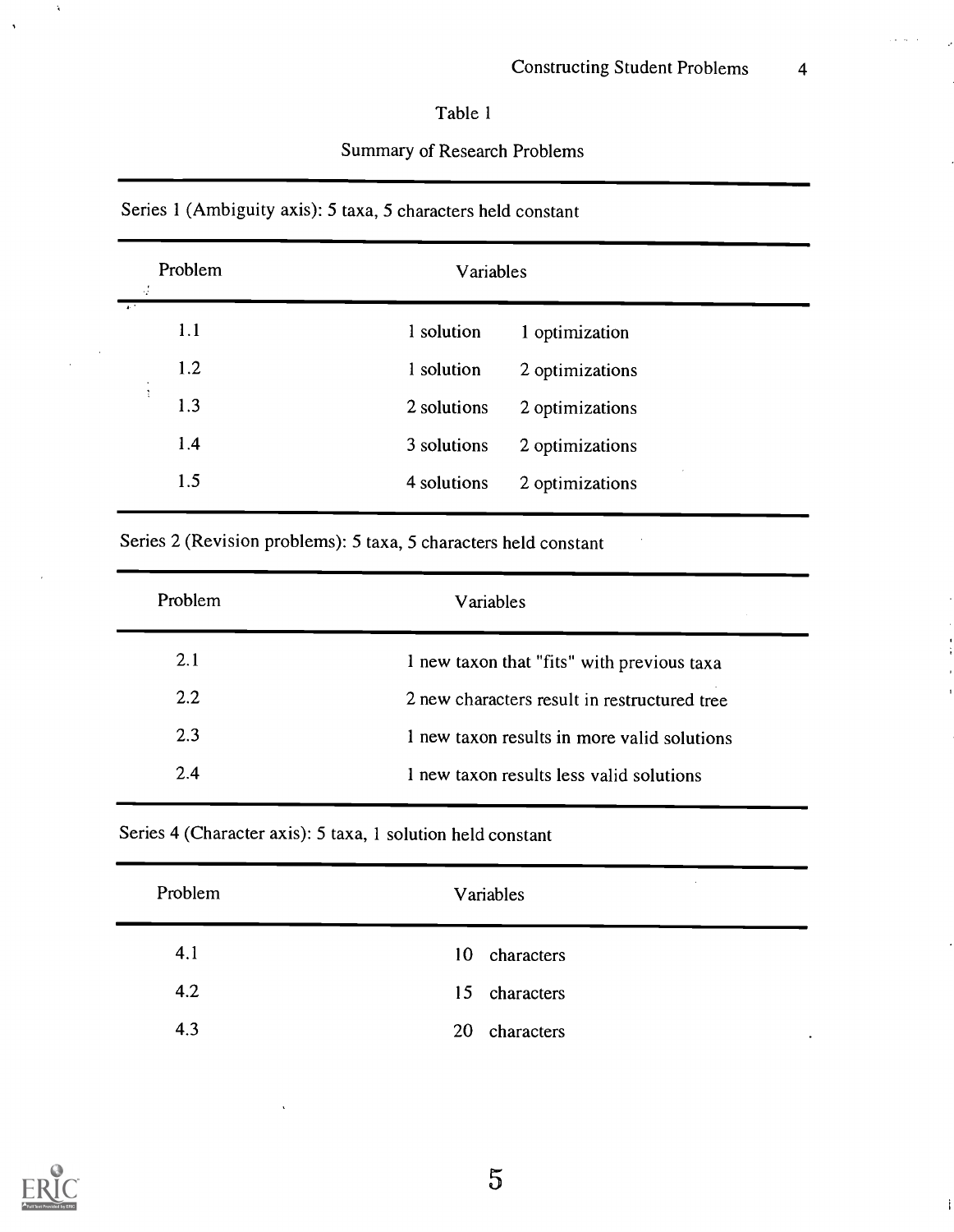#### Table 1-Continued

|                                  | Problem<br>$\sim$ | Variables |
|----------------------------------|-------------------|-----------|
| $\mathbb{R}^{\mathbf{f}}$<br>GP. | 5.1               | 6<br>taxa |
|                                  | 5.2               | 8<br>taxa |
| ٠                                | 5.3               | 10 taxa   |

Series 5 (Taxon axis): 10 characters, 1 solution held constant

taxa, and characters. Each problem consisted of a matrix of coded and polarized phylogenetic data organized by taxa and characters. In addition, a fourth series of problems contained revision components that required: additions to prior solutions, restructuring of prior solutions, or increased or decreased numbers of solutions. Nine expert phylogenetic systematists participated in the research project by thinking aloud while constructing phylogenetic trees to account for the problem data matrices. The data consisted of the transcripts of the think aloud protocols, segmented according to the actions taking in the drawing environment, and coupled with the finished phylogenetic trees. The data from participant S2 was described separately from the analysis below. This participant accepted solutions in a fundamentally different form that made direct comparisons with the results from other experts difficult..

The strategic knowledge, content knowledge, and knowledge organization that experts use to construct phylogenetic trees were identified from these data. A synthesis of these components was used to create a procedural model of expert performance for phylogenetic tree construction. Understanding how experts go about solving these problems led to new conceptualizations of the nature of phylogenetic problems and a clearer understanding of the factors that give rise to difficulty in problems of phylogenetic tree construction.

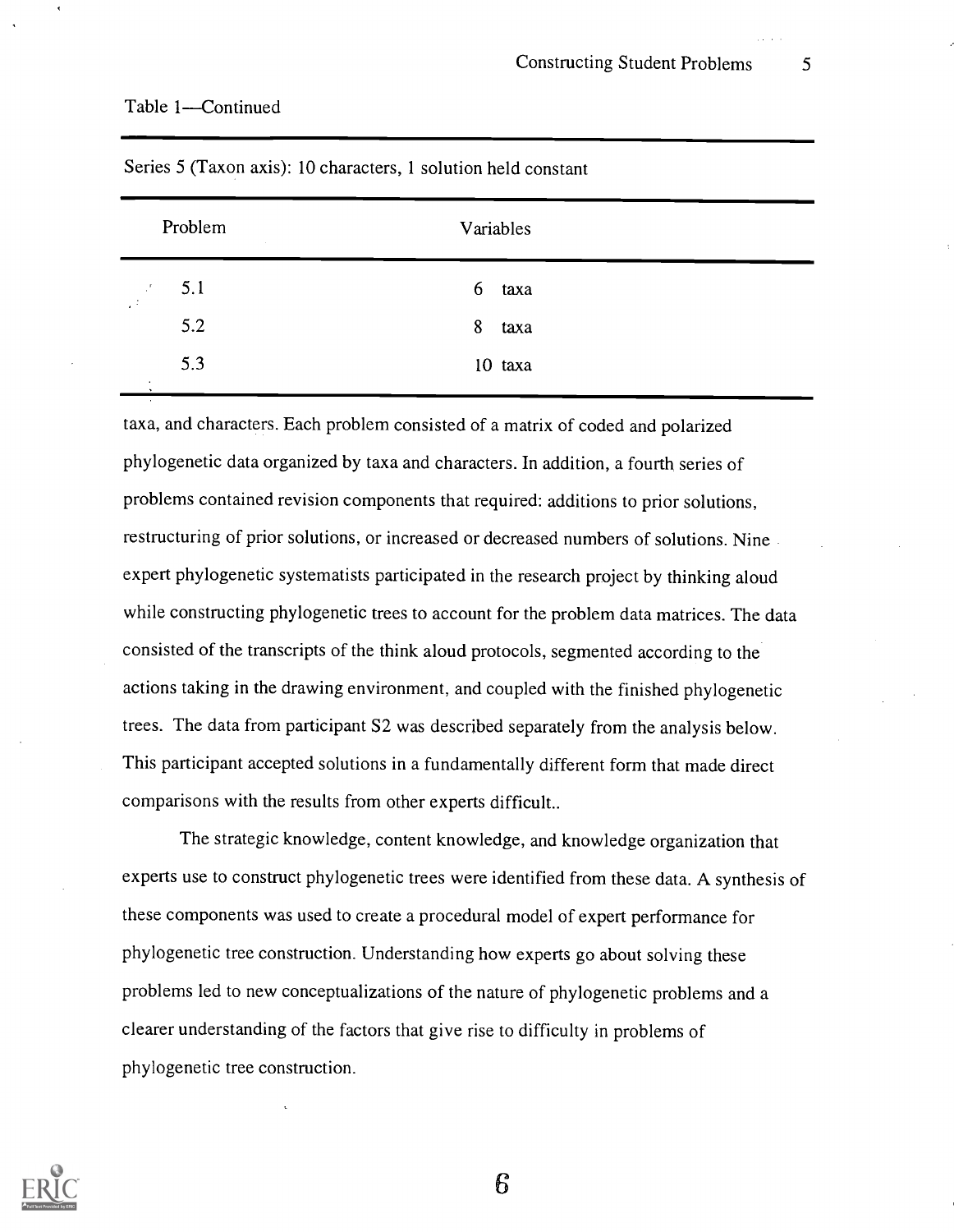#### Results

#### **Success**

No participant found all of the most parsimonious solutions for every problem and some problems contained solutions which were found by no-one. Table 2 lists each topology of each problem on a different line. Each line contains the number of the topology, the number of optimizations for that topology. The number for each participant shows how many optimizations were found for that topology. A zero indicates a topology that was not described. A blank space indicates problems that were not attempted by that participant. The average is calculated by summing the number of optimizations across participants, dividing by number of participants that attempted that problem and dividing that result by the number of possible optimizations. This provides a measure of overall problem difficulty, although it is not entirely valid because some participants were admittedly less concerned with finding all optimizations than others.

Variability Across Participants

Success in problem solving by participant is summarized in Table 3 as the percentage of problems in which a participant found at least 1 most parsimonious topology and the percentage of the total number of topologies that were found by each participant. The best performance in finding at least 1 most parsimonious topology (93%) indicates finding a most parsimonious solution for 14 of 15 problems.

The best performance in finding the total number of topologies (83%) represents finding 19 of 23 possible topologies. All of the subjects were able to find at least one most parsimonious solution to a problem in 60% or more of the problems. Performance was universally lower across topologies than across problems. The largest different between performance across problems and performance across topologies was S7. This may be a reflection of this subject's unique strategy, termed "duplicated taxa", which often provides an efficient path toward a single solution, but does not provide a

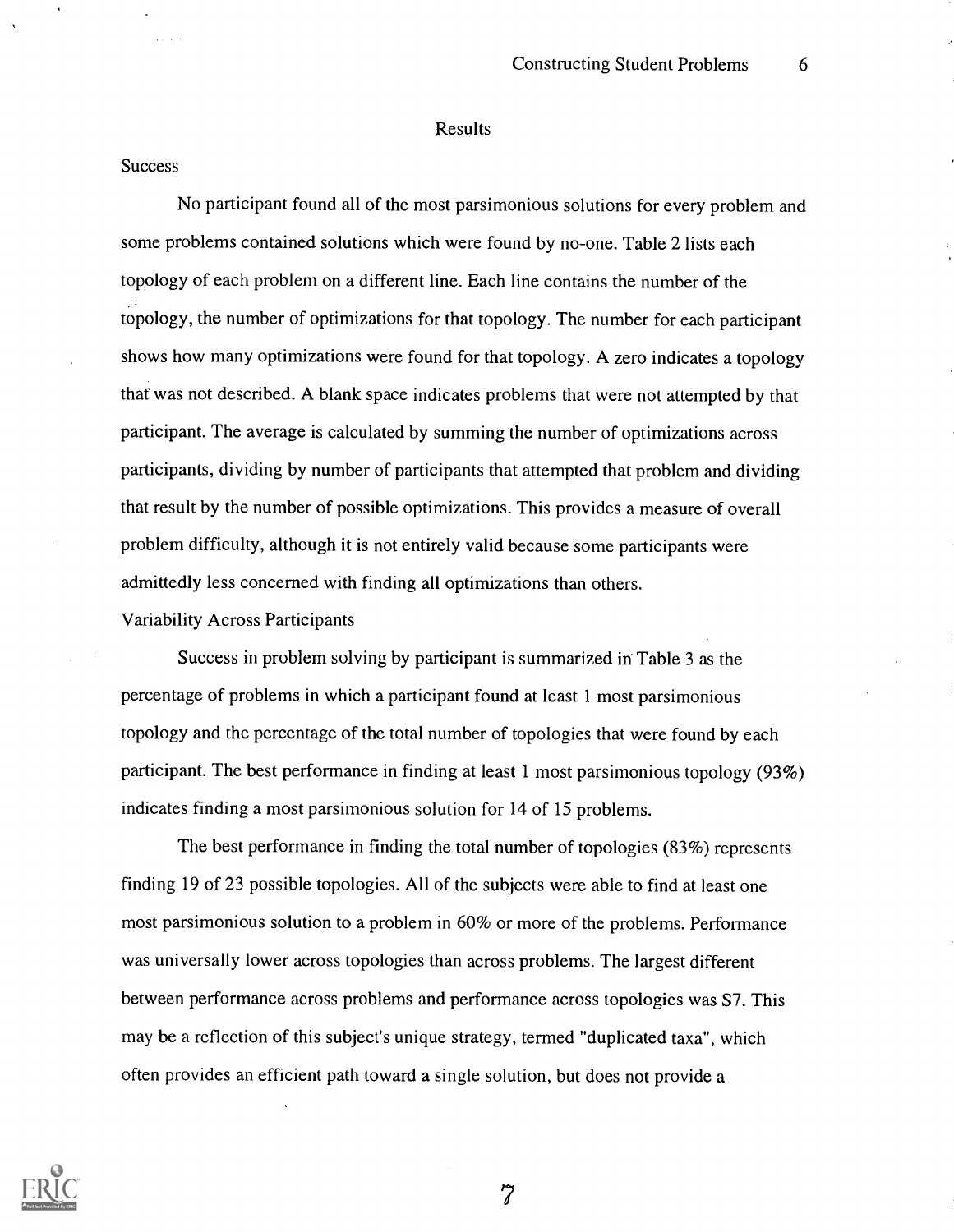|                                                             | Average        |         |                          |                   |                          |                   |                   |                      |             |             |                   |                |  |  |
|-------------------------------------------------------------|----------------|---------|--------------------------|-------------------|--------------------------|-------------------|-------------------|----------------------|-------------|-------------|-------------------|----------------|--|--|
|                                                             |                | 86      | 93                       | $98$              | $\overline{7}$           | 43                | $\overline{4}$    | $\overline{7}$       | 67          | $\circ$     | $\mathcal{O}$     | $\overline{1}$ |  |  |
| $\beta^{\prime}_{\ell}$<br>$\mathbb{Z}^2$                   | 89             | $\circ$ | $\mathbf{\Omega}$        |                   |                          |                   | 0                 |                      |             | 0           | 2                 | $\circ$        |  |  |
|                                                             | 88             |         |                          |                   |                          | 0                 | $\circ$           | $\circ$              | $\circ$     | 0           |                   | $\circ$        |  |  |
|                                                             | S              |         | $\mathbf{\Omega}$        | $\mathbf{\Omega}$ | $\circ$                  | $\circ$           | $\circ$           | $\mathbf{\Omega}$    | 2           | 0           | 2                 | $\circ$        |  |  |
|                                                             | 88             |         | 2                        | $\mathbf{\Omega}$ | $\mathbf{\Omega}$        | $\mathbf{\Omega}$ | $\circ$           | $\mathbf{\Omega}$    | $\mathbf 2$ | 0           | $\circ$           | $\circ$        |  |  |
|                                                             | S <sub>5</sub> |         | 2                        | 2                 | $\mathbf{\Omega}$        | 2                 | $\circ$           | $\mathbf{\tilde{c}}$ | 3           | 0           | 3                 | $\circ$        |  |  |
|                                                             | R              |         | $\mathbf{\Omega}$        | 2                 | $\overline{\mathcal{C}}$ | $\mathbf{\Omega}$ | $\circ$           | $\mathbf{\tilde{c}}$ | 3           | 0           | ξ                 | $\circ$        |  |  |
| Table 2                                                     | S <sub>3</sub> |         | $\mathbf{\Omega}$        | $\mathbf{\Omega}$ | $\mathbf{\Omega}$        |                   | $\circ$           | 3                    | 3           | 0           | 0                 | $\circ$        |  |  |
|                                                             | $\overline{5}$ |         | $\overline{\mathcal{L}}$ | $\mathbf{\Omega}$ | $\mathbf{\Omega}$        | $\circ$           | $\mathbf{\Omega}$ | 3                    | 2           | $\circ$     | $\mathbf{\Omega}$ | 2              |  |  |
| Number of Optimizations per Topology by Problem and Subject | Optimizations  |         | 2                        | 2                 | 2                        | 2                 | 2                 | 3                    | 3           | 2           | 3                 | 2              |  |  |
|                                                             | Topologies     |         |                          |                   | 2                        |                   | 2                 | ξ                    |             | $\mathbf 2$ | ω                 | 4              |  |  |
|                                                             | Problem        | ∃       | $\overline{12}$          | $\ddot{3}$        |                          | $\vec{r}$         |                   |                      | S.          |             |                   |                |  |  |

 $\bar{\gamma}$ 

 $\bar{\beta}$ 

 $\frac{1}{\sqrt{2}}\frac{1}{\sqrt{2}}$  ,

 $\overline{\phantom{a}}$ 

**Constructing Student Problems** 

 $\overline{7}$ 

 $\sigma$  , and the constraint corresponding to  $\sigma$ 

 $\infty$ 

 $\mathcal{D}_{\bigcirc}$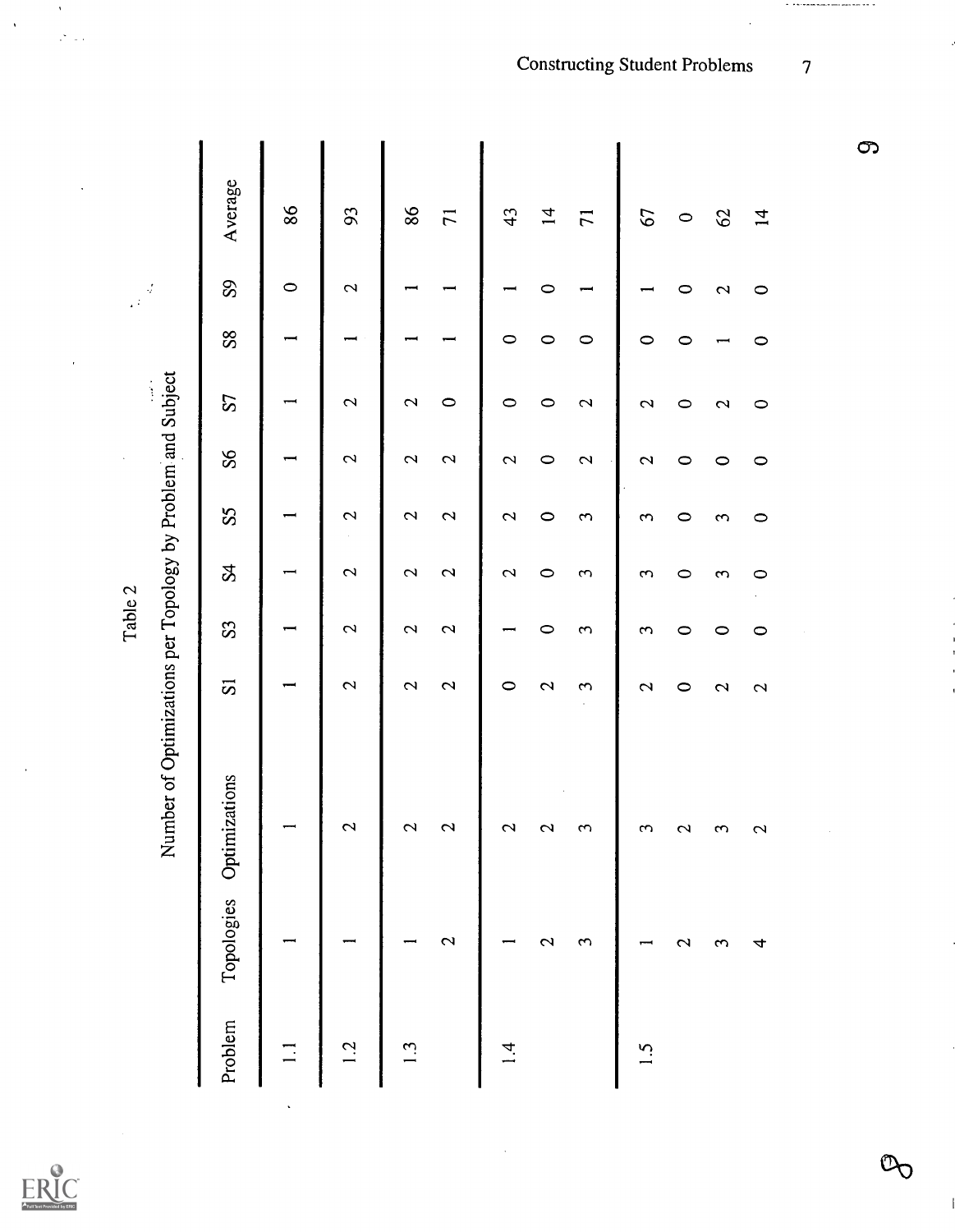| Table 2-Continued |              | $\epsilon$    |                          |         |              |                |         |          |         | $\frac{d}{dt}$ |                |
|-------------------|--------------|---------------|--------------------------|---------|--------------|----------------|---------|----------|---------|----------------|----------------|
| Problem           | Topologies   | Optimizations | $\overline{\mathcal{S}}$ | S       | $\mathbf{g}$ | S <sub>S</sub> | $S\!S$  | $\Omega$ | 88      | ${\bf S}$      | Average        |
| 4.3               |              | $\circ$       | $\circ$                  | $\circ$ |              | $\mathbf{v}$   | $\circ$ | $\circ$  | $\circ$ | $\circ$        | 29             |
| 5.3               |              |               |                          |         | $\circ$      |                | $\circ$ |          | $\circ$ |                | $\overline{7}$ |
| 2.1               |              |               |                          |         |              |                |         |          | $\circ$ |                | $86\,$         |
| 2.1a              |              |               |                          |         |              |                |         |          | $\circ$ |                | $98$           |
| 2.2               |              | 2             | 2                        |         | 2            | 2              |         | 2        | $\circ$ | $\circ$        | $\mathcal{A}$  |
| 2.2a              |              | 2             | $\mathbf{\Omega}$        |         | $\circ$      | 2              |         |          |         | $\circ$        | $50\,$         |
| 2.3               |              |               |                          |         |              |                |         |          |         |                | 100            |
| 2.3a              |              |               | 0                        |         |              | 0              |         | 0        | $\circ$ | 0              | $\circ$        |
|                   | 2            |               |                          |         |              | $\circ$        |         |          |         | $\circ$        | $\overline{7}$ |
| 2.4               |              |               |                          | 0       | $\circ$      | 0              |         |          |         | 0              | 43             |
|                   | $\mathbf{C}$ |               |                          |         | $\circ$      |                |         | 0        | 0       |                | 57             |
| 2.4a              |              |               | $\circ$                  |         | $\circ$      | $\circ$        |         |          |         | $\circ$        | 43             |
|                   |              |               |                          |         |              |                |         |          |         |                | ۳<br>جو        |



 $\hat{\mathbf{v}}$ 

 $\ddot{\phantom{0}}$ 

 $\overline{8}$ 

┯═╡

 $Q_{\overline{r}}$ 

-l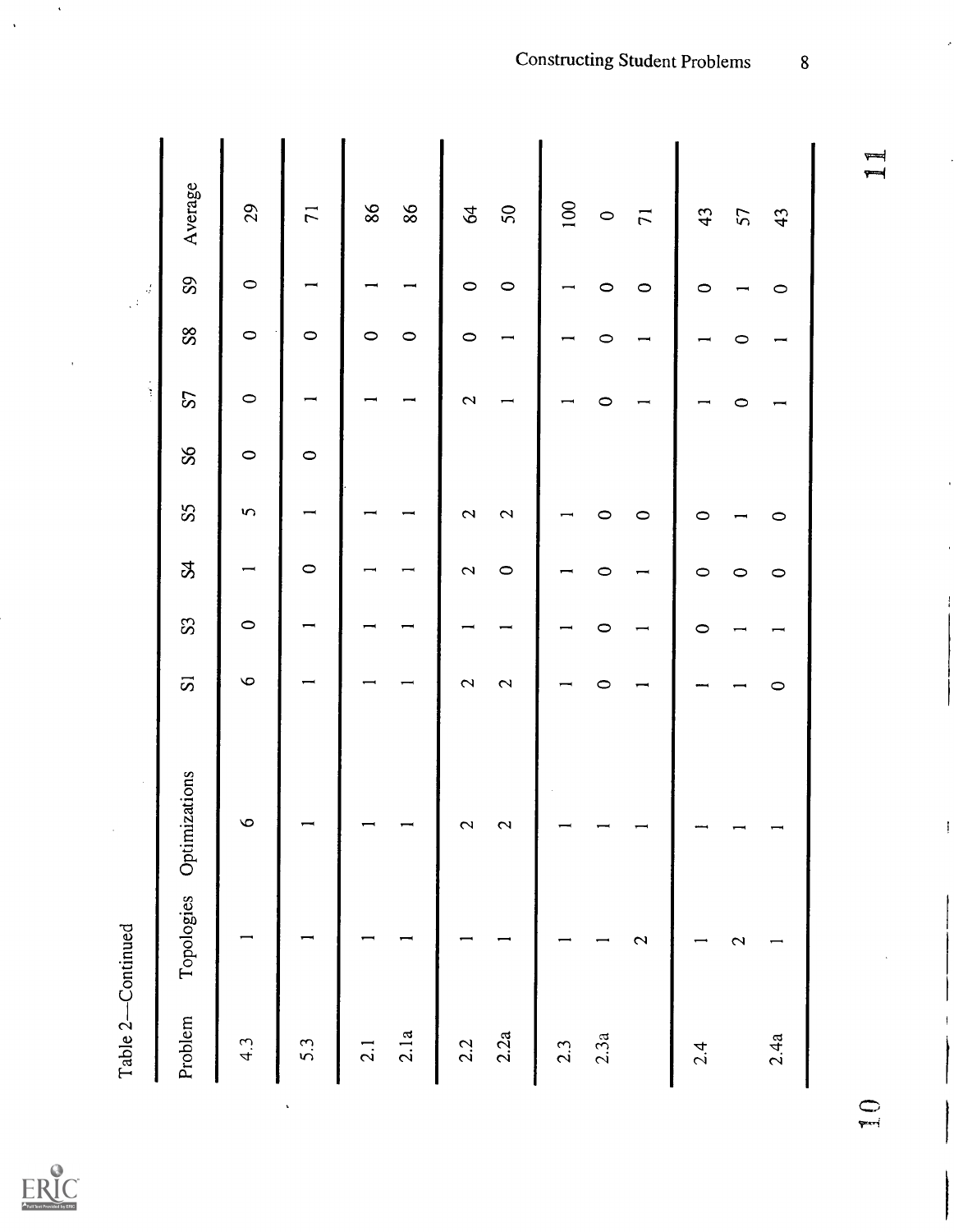mechanism for evaluating global hypotheses. The range of performance is slightly larger across topologies than across problems, but the difference is small and may be explained by the fact that S8 rarely looked for alternate topologies.

|                                       | S1 | S <sub>3</sub> | S4 | S5 | S6 | $S7^a$ | S8 <sup>b</sup> | - S9 |
|---------------------------------------|----|----------------|----|----|----|--------|-----------------|------|
| Average across Problems 93 93 73 87   |    |                |    |    | 71 | 93     | 60              | 60   |
| Average across Topologies 83 70 61 70 |    |                |    |    | 54 | 65     | 43              | 52   |
|                                       |    |                |    |    |    |        |                 |      |

#### Table 3

Average Success in Percent by Participant Across Problems and Topologies

aS7 used the duplicated taxa strategy. bS8 used the order of divergence strategy.

### Variability Across Problem Types

The research problems were initially constructed with the goal of studying the variability across the factors which give rise to complexity in phylogenetic tree construction. These factors were seen as increasing numbers of solutions (series 1), characters (series 4), and taxa (series 5). In addition, a series of revision problems (series 2) was posed to assess differences between model-using and model-revising problem solving. Problem 4.3, which had increased numbers of characters proved to be the most difficult problem and was correctly solved by only 3 participants. Finding additional most parsimonious solutions proved to be the most difficult aspect of problem solving and two topologies were found by no-one (topology 2 of 1.5 and topology 1 of 2.3a).

All participants (1, 3, 4, 5, 6, 7, 8, 9) used essentially the same pattern of strategies across problem types. Some heuristics were employed for solving complex problems. The heuristic by participants (4, 5) of listing character distributions and then organizing characters by inclusion/exclusion seemed particularly useful for solving problem 4.3. Several participants (1, 4, 5, 6) used considerations of order in the matrix to

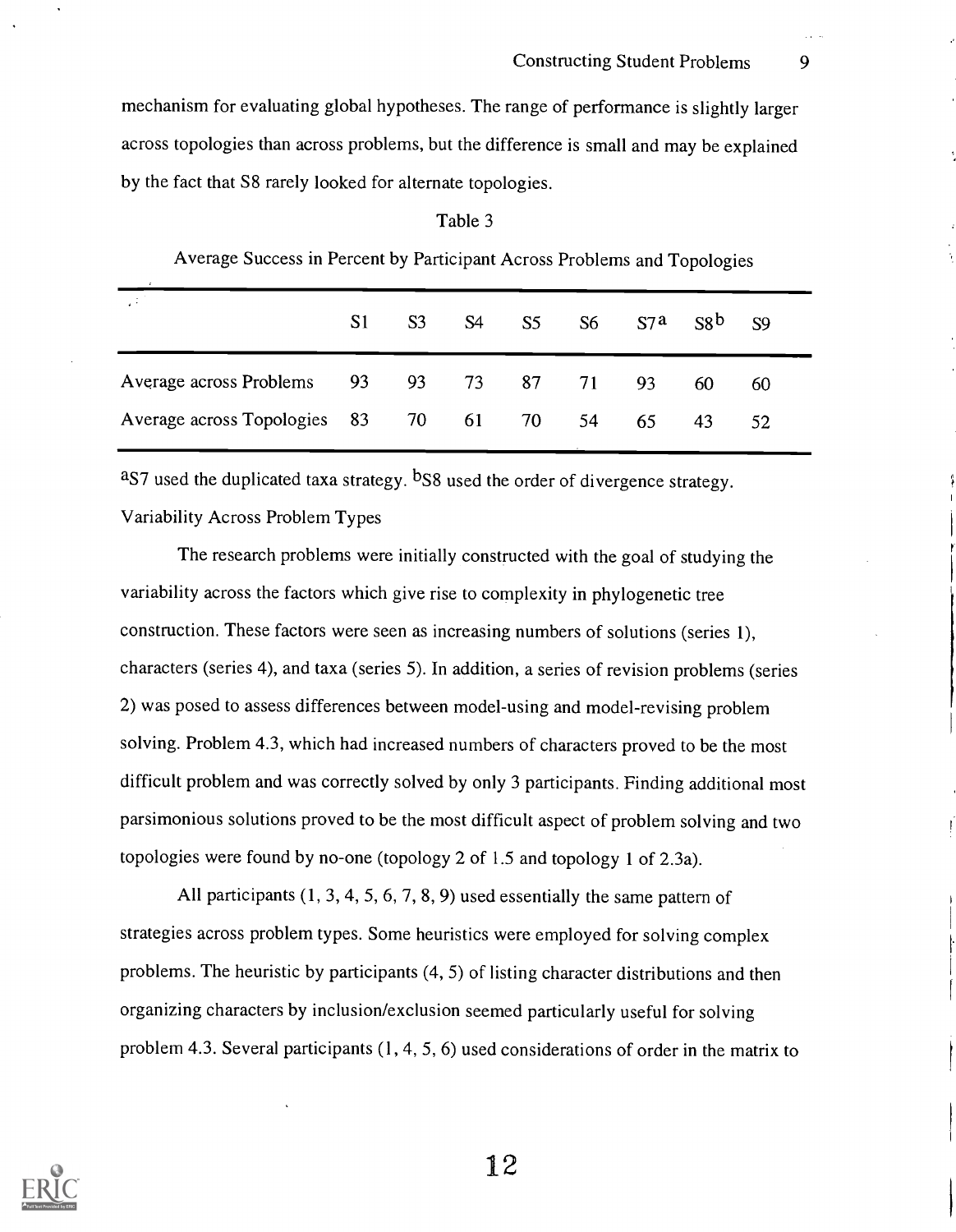enhance the ability to recognize inclusion/exclusion hypotheses more clearly when solving problems that were perceived to be more complex (4.3 and 5.3)

One result of this study is a new conceptualization of problem difficulty as the ratio between actual and potential signal-bearing characters and whether a solution is or is not constructed from the largest inclusion/exclusion character group. It quickly became apparent that the degree of homoplasy in a problem contributed to its difficulty. Initial measures of homoplasy used to evaluate problem difficulty, like the consistency index (CI), proved inadequate. Difficulty is not simply an attribute of problems: finding each topology in a problem represents a unique subproblem and it is at this level that the evaluation of difficulty must take place. The consistency index, or the ratio of tree length and numbers of characters, is the same for all equally parsimonious topologies. Statements by participants (1, 5) suggested that difficulty was a function of the signal to noise ratio. I first eliminated the characters which could contribute no signal to a topology: autapomorphies and whole-ingroup synapomorphies. I then used the remaining characters to calculate the ratio of the number of non-homoplasious characters and the total number of remaining characters. This value, or Signal Index (SI) is inversely proportional to the number of homoplasious characters in a problem.

In problem 1.5, all of the characters (5) can potentially contribute to the signal. Two of the topologies have 3 non-homoplasious characters (2, 3, and 5) yielding an SI of .6. The other two topologies have only two non-homoplasious characters (3 and 5), resulting in a lower SI of .4. Across all of the problems constructed for this research, the SI ranged from 0.26 to 1.00.

Whether or not a topology was based on the largest inclusion/exclusion character group also appeared strongly related to difficulty. This results from the use of the inclusion/phenomenon as a means of approximating the group of most parsimonious solutions. Topologies based on groups of characters other than the largest group were

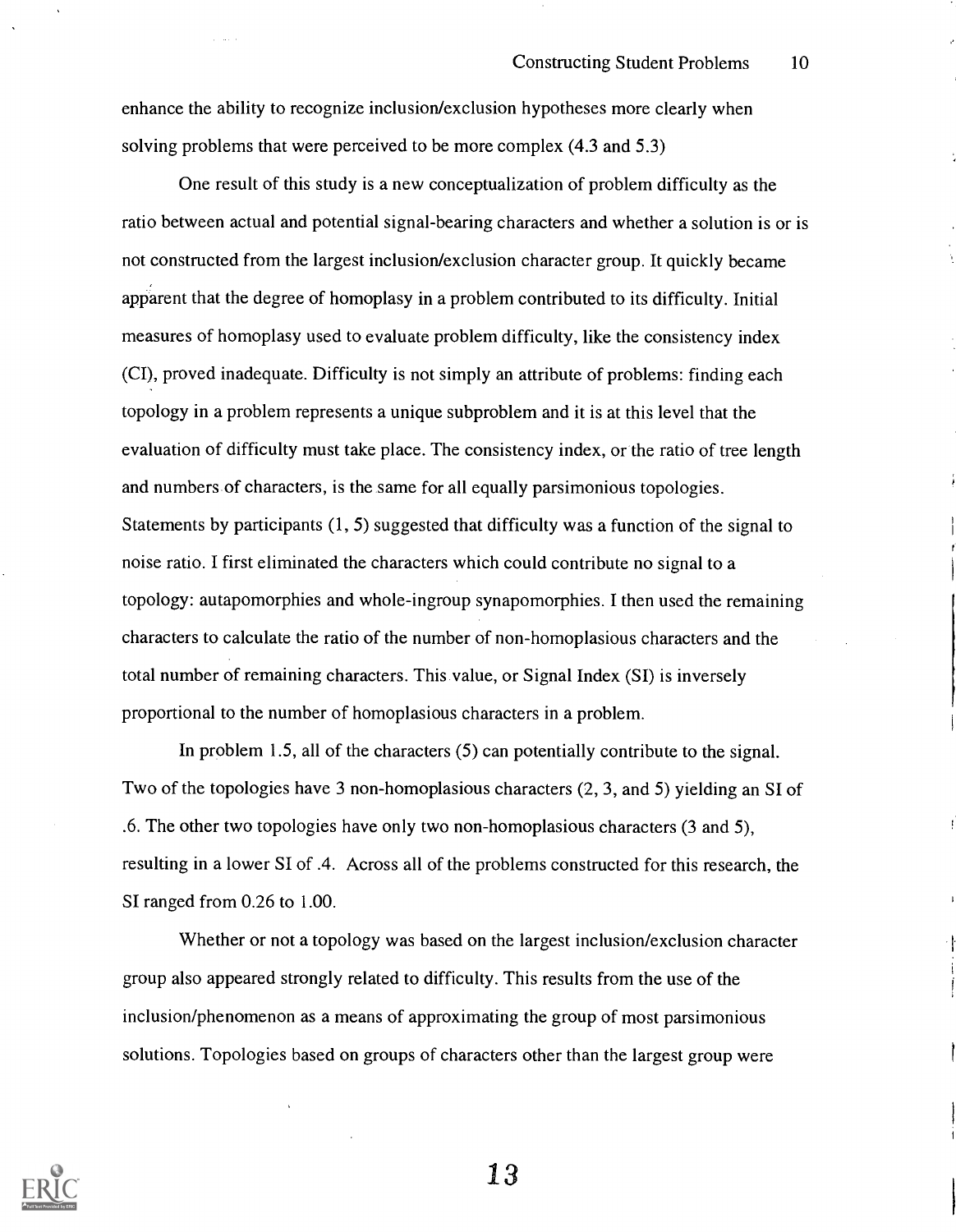rarely discovered. There were three problems where this occurred: 1.4, 1.5, and 4.3. This idea is described below in more detail as a conceptual model of problem difficulty.

The two factors, Signal Index and whether solutions were based on the largest inclusion/exclusion group were analyzed as factors related to percentage of topologies found by participants using multiple regression with Minitab (Minitab, 1992). Both factors, Signal Index ( $p=0.017$ ) and set membership ( $p=0.031$ ) were statistically significant. Figure 1 illustrates the percentage of experts that found topologies plotted against the signal index for topologies. Regression lines are provided for the condition where a topology is constructed from the largest or some smaller inclusion/exclusion group.



Figure 1. The percentage of participants that found topologies (P) is plotted against signal index (SI). Square symbols are used to represent topologies constructed from the largest inclusion/exclusion (L I/E) group and diamonds are used when a smaller group (NL I/E) was used. Regression lines are plotted that predict performance when the topology is constructed from the largest inclusion/exclusion group  $(M=1)$  or not  $(M=0)$ .

When both factors were considered, the regression function was highly significant (p<.001) and accounted for 59% of the variability (adjusted  $R^2 = 54.7$ ). The regression function was  $P = -0.144 + 0.376$  SI + 0.724 M, where P is the percentage of participants

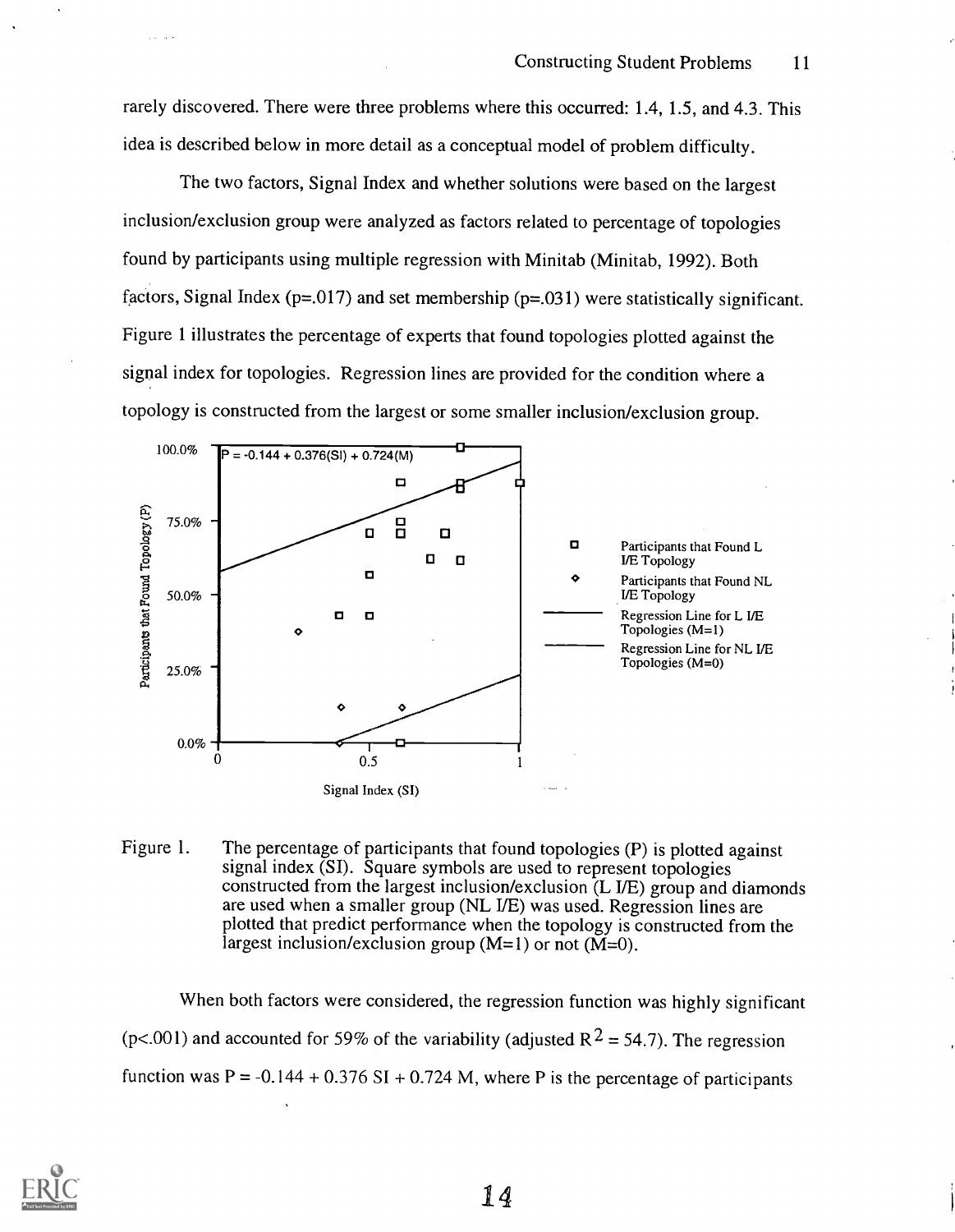that found a topology, SI is the signal index, and M is the set membership of the topology operationalized as 0 for topologies derived from one of the largest inclusion/exclusion groups, or 1 for topologies not based on a largest inclusion/exclusion groups. One observation, identified as an outlier, resulted from the fact that one topology for problem 2.3a was found by no-one. This case is described in more detail below.

ي<br>مون Factors that contribute to variability in performance include: the numbers of characters, taxa, and solutions; the order in which solutions were considered by a participant; practice effects; and fatigue. Most participants were able to find at least 1 most parsimonious topology for most of the problems regardless of these other factors.

The number of characters by itself is not be a good predictor of difficulty. When characters are perfectly consistent, finding the solution is fairly trivial regardless of the number of characters. Increasing numbers of characters in situations of homoplasy, however, magnifies the difficulty of finding a solution.

Increasing the numbers of taxa in a problem did not substantially increase its difficulty in the range used here. As the numbers of taxa increase, the problem becomes more complex and time consuming, but in the case of a set of characters that was perfectly consistent across the taxa, finding a solution would not be difficult.

Increasing the numbers of solutions in a problem by itself does not seem to affect the difficulty in finding a single most parsimonious solution, although finding all of the alternates is extremely problematic. The difficulty of finding any particular solution is described above as a function of whether that topology is within or outside the set of trees defined by the largest inclusion/exclusion hypotheses. However, it is likely that whether a problem has multiple topologies or not and the order in which topologies are found, are factors that interact and contribute to difficulty in complex ways. The minimum length topology for Problem 4.3 was found by three of the eight (38%) participants who attempted this problem. This is substantially higher than the regression function would predict (4%). The fact that this problem has only a single solution, in spite of the fact that

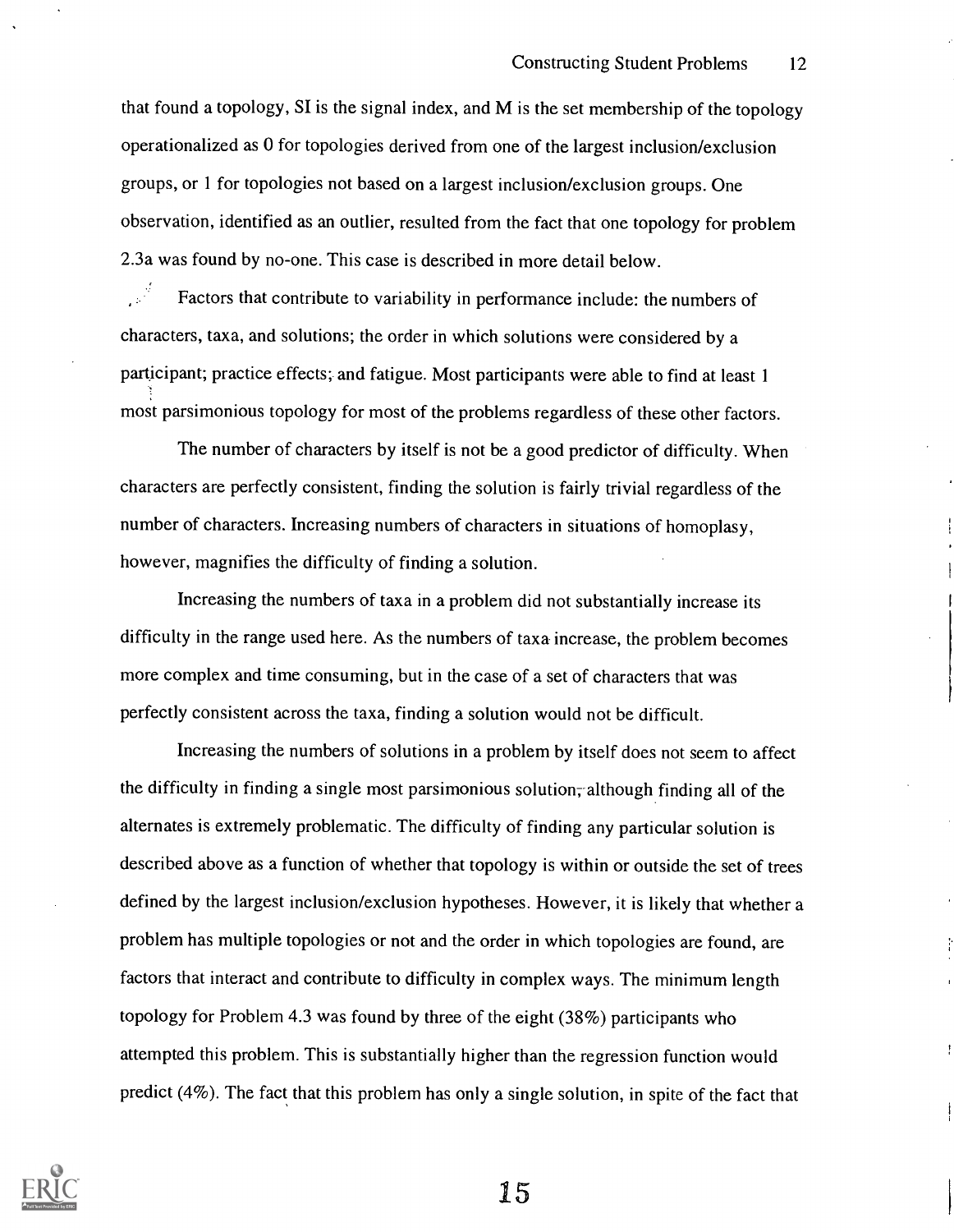there is no solution within the set defined by the largest inclusion/exclusion character groups, may be a factor that contributed to participants finding the solution. Experts are often capable of determining whether a given solution represents a minimum length tree, but are typically unable to tell whether other solutions exist. This means that experts can work purposefully until they find a tree that looks like a minimum length tree. Up to that point, they are usually capable of finding ways to improve the tree. Having found a best tree, however, no expert possessed a systematic means of moving from that best tree to other best trees that were not within the largest inclusion/exclusion group.

#### A Conceptual Model of Problem Difficulty

All of the participants in this study used "parsimony" as the criterion to optimize trees. The central theme of phylogenetic tree construction procedures, as described here, is that parsimony can not be easily applied to data in any form other than a tree. All of the methods used by experts begin with a method of approximation to generate a first tree and then use parsimony to optimize that tree by evaluating character arrangements. The predominant method used has been termed "inclusion/exclusion."

Inclusion/exclusion hypotheses are structured by taking one character (usually the most inclusive) or a pair of identical characters and then dividing the rest of the characters into three groups based on their relationship to the first character or characters: inclusive, exclusive, or conflicting. Inclusion/exclusion hypotheses are evaluated by comparing the numbers of inclusive/exclusive characters and incompatible characters. Parsimony hypotheses reflect branching arrangements of taxa supported by characters and are evaluated by considering the number of steps, or character state transitions, required to represent an arrangement in tree form. The relationship between the inclusion/exclusion hypotheses and the set of most parsimonious trees determines how effective this strategy of approximation will be at finding some, most, or all of the most parsimonious trees.

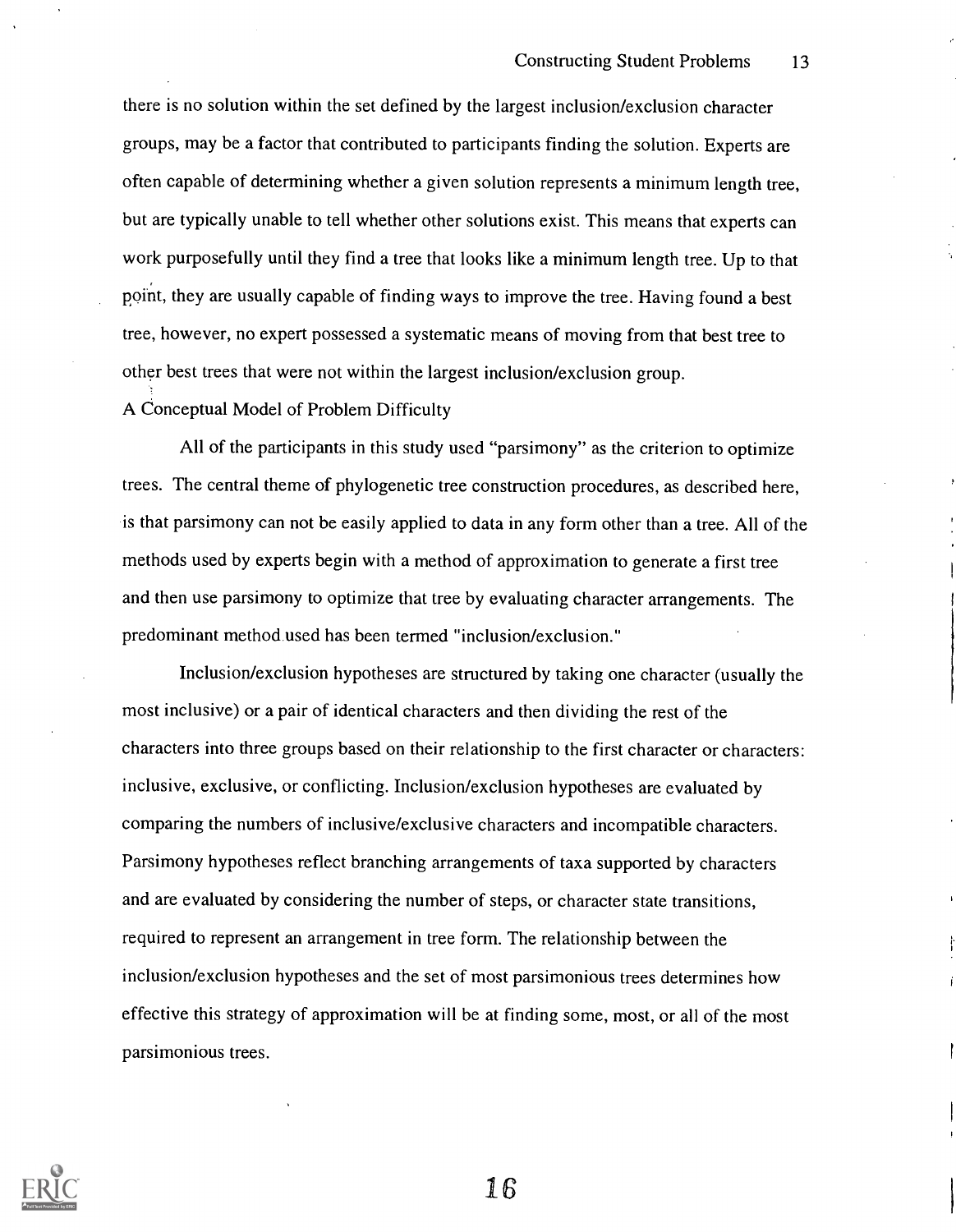For any group of taxa there is a set of possible topologies A. The number of topologies in this set increases exponentially with the number of taxa. All of the participants in the study were interested in finding subset P composed of the topologies of trees that were most parsimonious (i.e. which minimize the number of character state transitions). Participants searched for this subset by finding a related series of subsets defined by all of the character compatibility groups. For simplicity, only two subsets are described here: Subset I is the set of trees defined by all groups of inclusive/exclusive characters and subset L is the set of trees described by the largest groups of inclusive/exclusive characters. These subsets are related to one another by the rule that subset P and L are always subsets of I, but P and L do not necessary intersect.

The intersection or non-intersection between sets of solutions is important for problem solving. There are 5 ways in which P and L can be related: P and L can contain the same set of trees, P can be a subset of L, L can be a subset of P, L and P can intersect incompletely, or L and P can be disjunct.

In the case that all characters are inclusive/exclusive, P and L collapse into each other (Figure 2). Research Problem 1.1 illustrates this condition. Problem 1.1 (Figure 3)



Figure 2. The case in which the set of most parsimonious trees is congruent with the set of largest inclusion/exclusion trees.

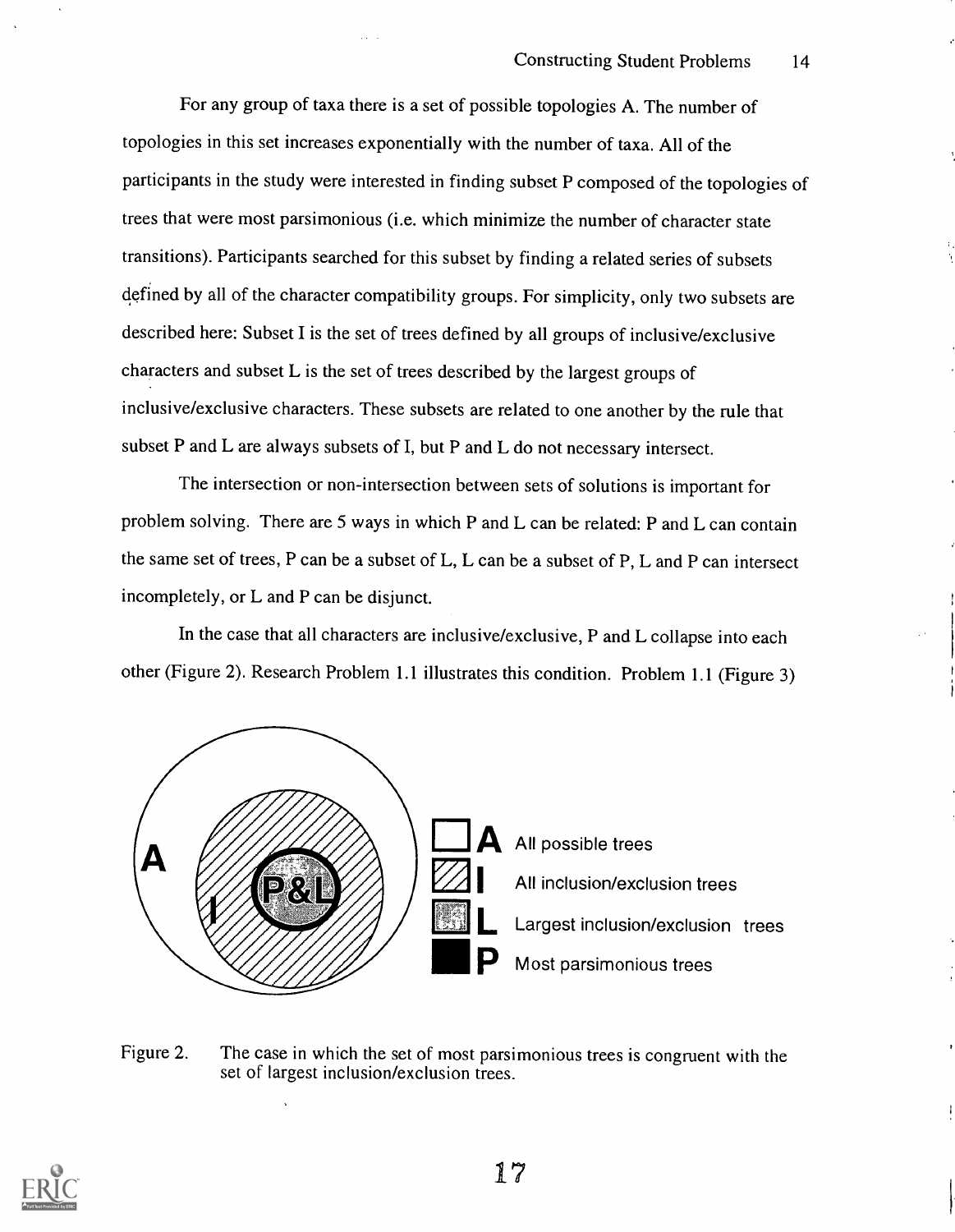. . . . . . . . . . . . . . . .

has a whole-group synapomorphy defined by character 1. Character 5 is nested within two identical characters, 3 and 4, which are exclusive from character 2. This results in a single tree with no homoplasy. The single most parsimonious solution (Figure 4) requires 5 steps.

| <b>SPC</b> |   | 2 | з | 4 | 5 |
|------------|---|---|---|---|---|
| R80        |   |   | Ω | Ω | Ω |
| <b>R89</b> |   | ο |   |   | Ω |
| R81        |   | 0 |   |   |   |
| R82        |   |   | 0 | n | n |
| R86        |   | 0 |   |   |   |
| F98        | Ω | Ω | Ω | n | n |
|            |   |   |   |   |   |

Figure 3. The data matrix for problem 1.1.



Figure 4. The most parsimonious solution for problem 1.1.

Set L may be a subset of P (Figure 5) or that P is a subset of L (not pictured). In these cases finding L is a useful approximation of P. Finding the P that is distinct from L is still problematic. This condition is illustrated by research problem 1.4 Problem 1.4

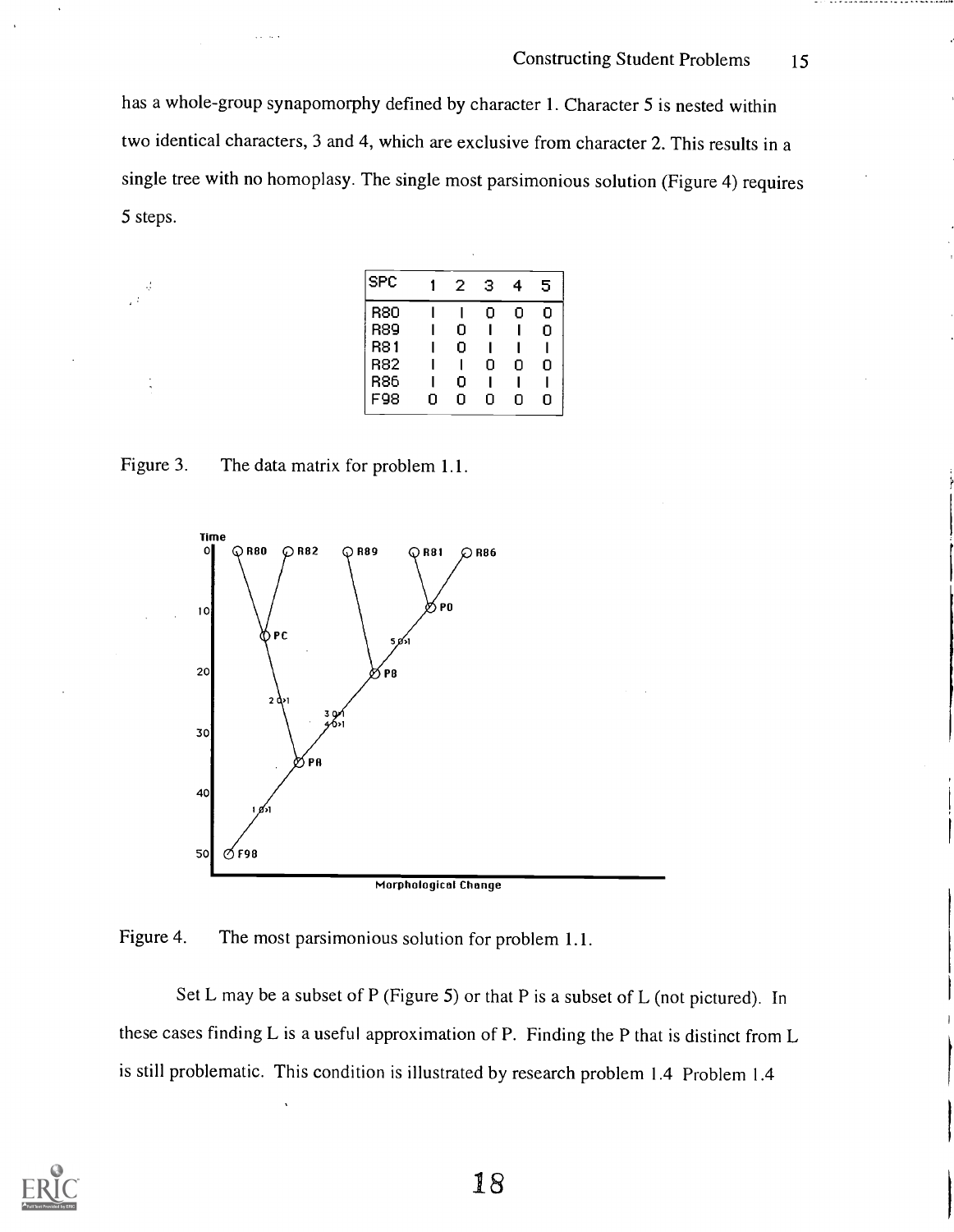

Figure 5. The case in which the set of largest inclusion/exclusion trees is a subset of the set of most parsimonious trees.

(Figure 6) has no evident whole-ingroup synapomorphy. Characters 3 and 5 are identical and exclusive from character 2. Character 1 conflicts with character 4. Character 4 conflicts with all other characters. Three topologies are possible: Solution 1 (Figure 7) involves homoplasy in 4 and 1 (4 gained in R83 and the common ancestor of R89 and R81, and 1 either gained in R86 and R81 or gained in the common ancestor of R86, R89 and R81 and lost in R89); solution 2 (Figure 8) involves homoplasy in characters 2 and 4 (character 2 gained in R80 and R83, character gained in the common ancestor of R83, R89, R81, and R86 and then lost in R86); and solution 3 (Figure 9) involves homoplasy only in character 4, which requires 3 gains (in R83, R89, and R81) or two gains and a loss (gained prior to the common ancestor of R89, R86, and R81 and lost in R86). The 3 most

| <b>SPC</b> |   | 2 | З | 4 | 5 |
|------------|---|---|---|---|---|
| R83        | n |   | n |   | n |
| 880        | n |   | 0 | n | n |
| R86        |   | 0 |   | n |   |
| R89        | n | Ω |   |   |   |
| R8 1       |   | 0 |   |   |   |
| F98        | П | n | n | n | n |
|            |   |   |   |   |   |

Figure 6. The data matrix for problem 1.4.

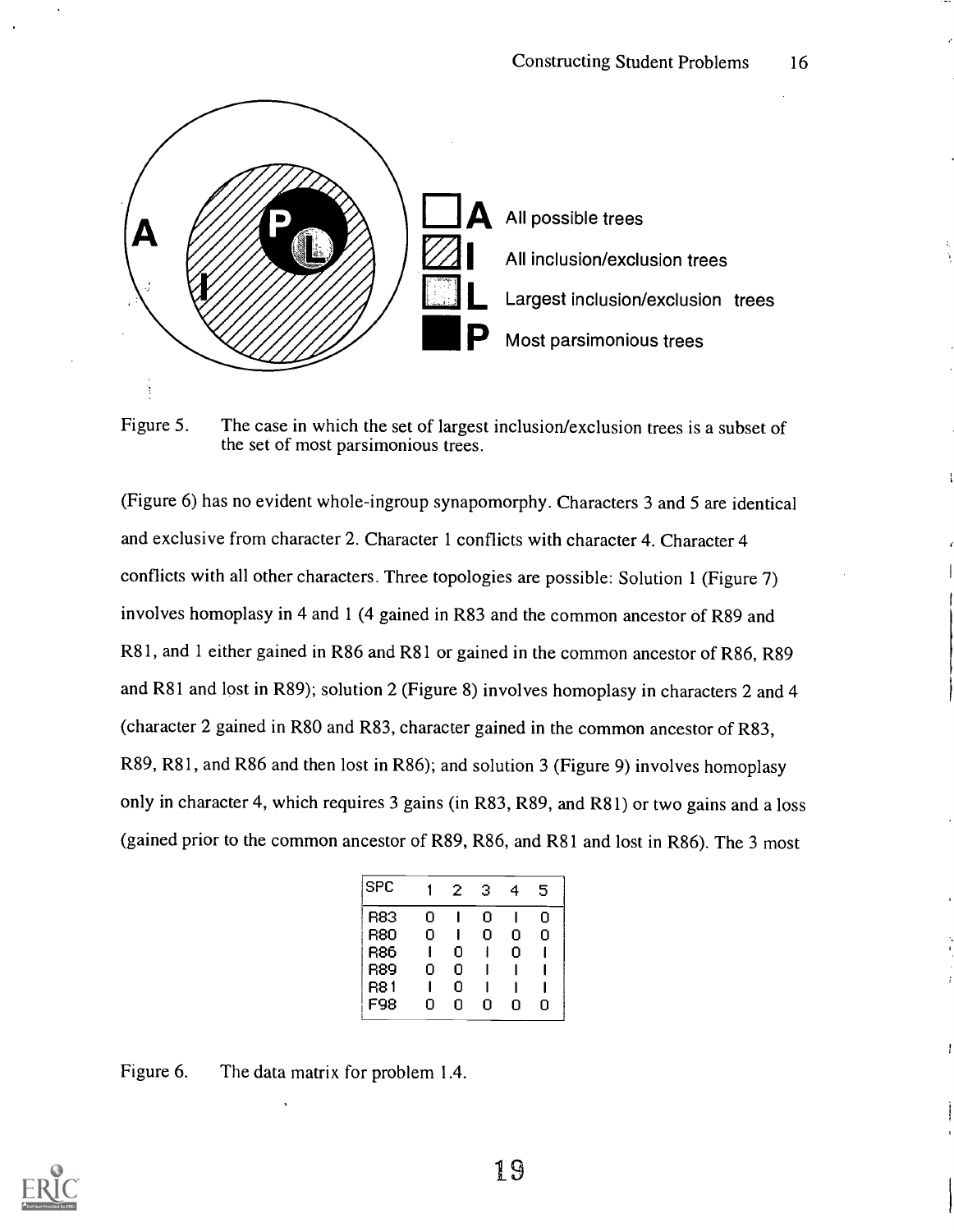

Figure 7. Solution 1 of three equally parsimonious solutions for problem 1.4.



Figure 8. Solution 2 of three equally parsimonious solutions for problem 1.4.

parsimonious solutions require 7 steps. In research problem 1.4 , seven of eight experts found the topology that is derived from the largest inclusion/exclusion group. Of the

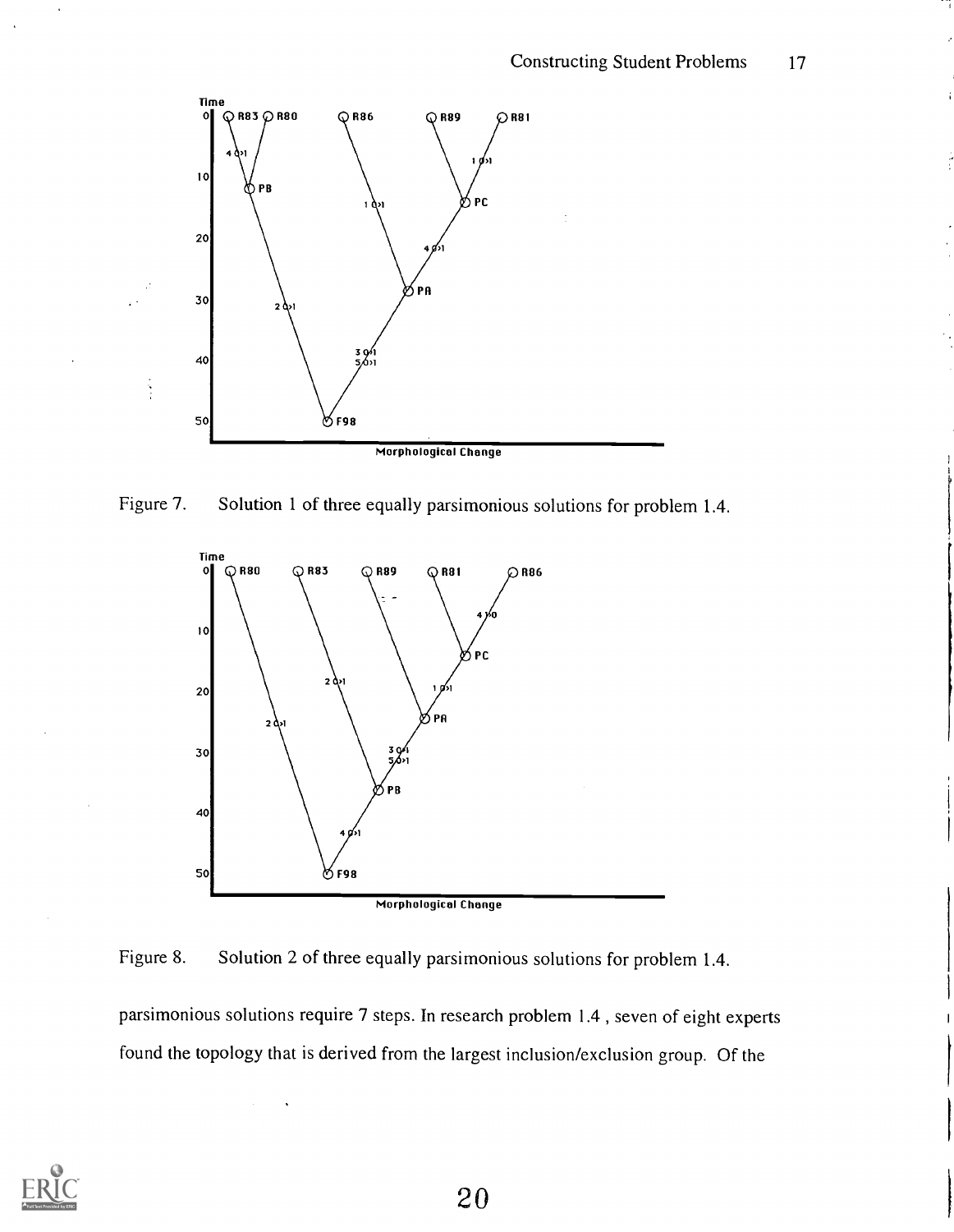other two topologies, formed of smaller inclusion/exclusion groups, one was found by five of eight experts and the other found only by one.





When L is a subset of P, finding P that is separate from L is difficult. The reverse is not true. By its nature, L tends to be easy to explore in its entirety. For example S5, while solving problem 2.4 said:

So here it's hard to pick ... a set of characters that think you ought to just go with because there are actually sort of two sets and its basically 1 and 2 vs. 4 and 5 and so what I might actually do is draw trees based on those two sets initially and see what they say about each other.

It is exactly this quality that makes finding the largest inclusion/exclusion groups so useful as a form of approximation. If P is a subset of L, it is easy to examine all of L and simply determine which parts are part of P.

Sets P and L may only incompletely intersect (Figure 10). In these cases, inclusion/exclusion analysis reduces the amount of the solution space which needs to be searched to find at least one most parsimonious solution to a problem. As above, it will be difficult to find most topologies that derive from smaller inclusion/exclusion groups

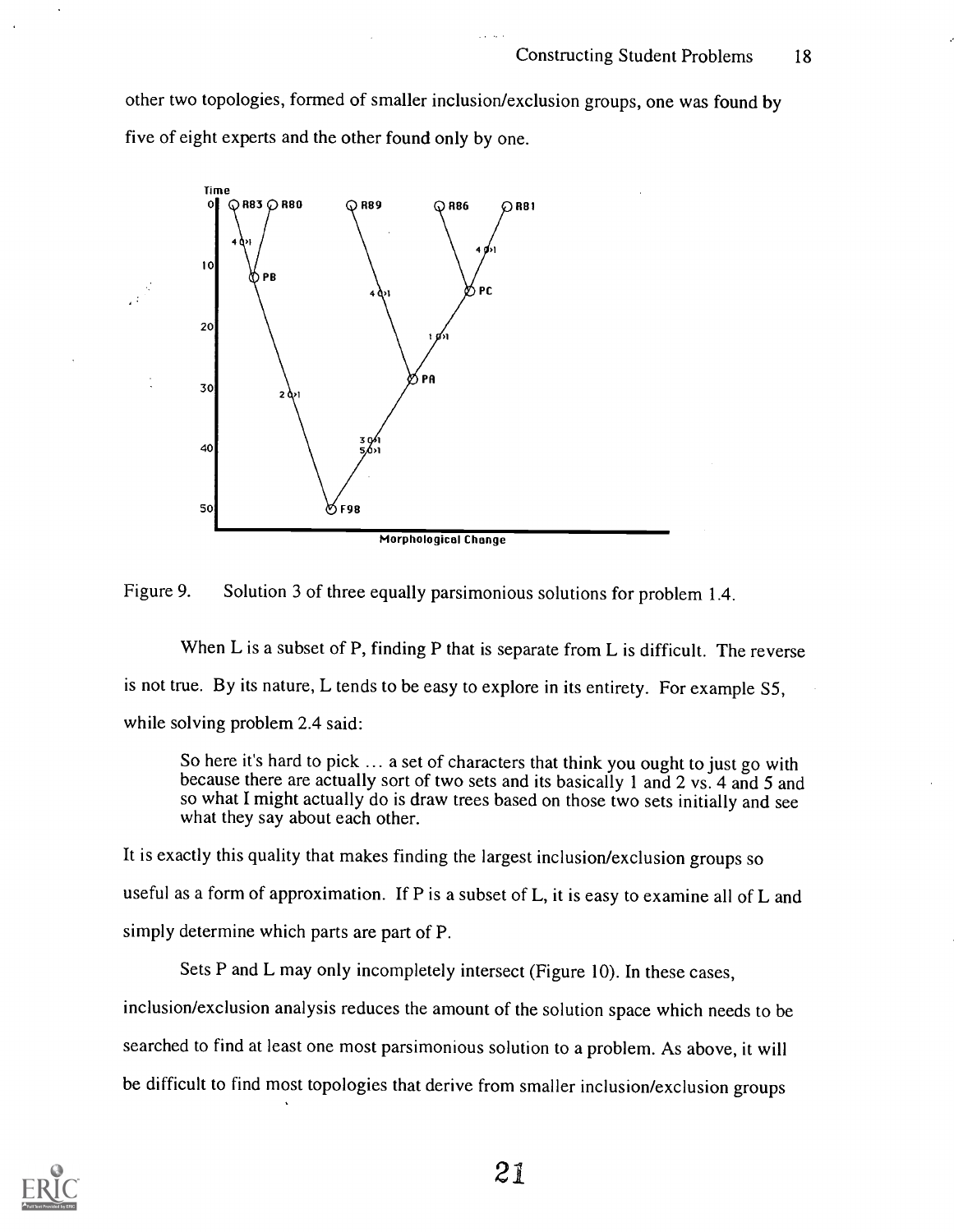while topologies that derive from largest inclusion/exclusion groups that are not most parsimonious can be easily discarded.



Figure 10. The case in which there is incomplete intersection between the set of most parsimonious trees and the set of largest inclusion/exclusion trees.

In the last case, which occurs only under conditions of extreme inconsistency among the data, P and L are completely disjunct (Figure 11). In this case, seeking L will lead to incorrect solutions unless it can be counterbalanced by some other strategy to allow the problem solver to move from this set to the set of most parsimonious trees.



Figure 11. The case in which the set of most parsimonious trees is disjunct from the set of largest inclusion/exclusion trees.

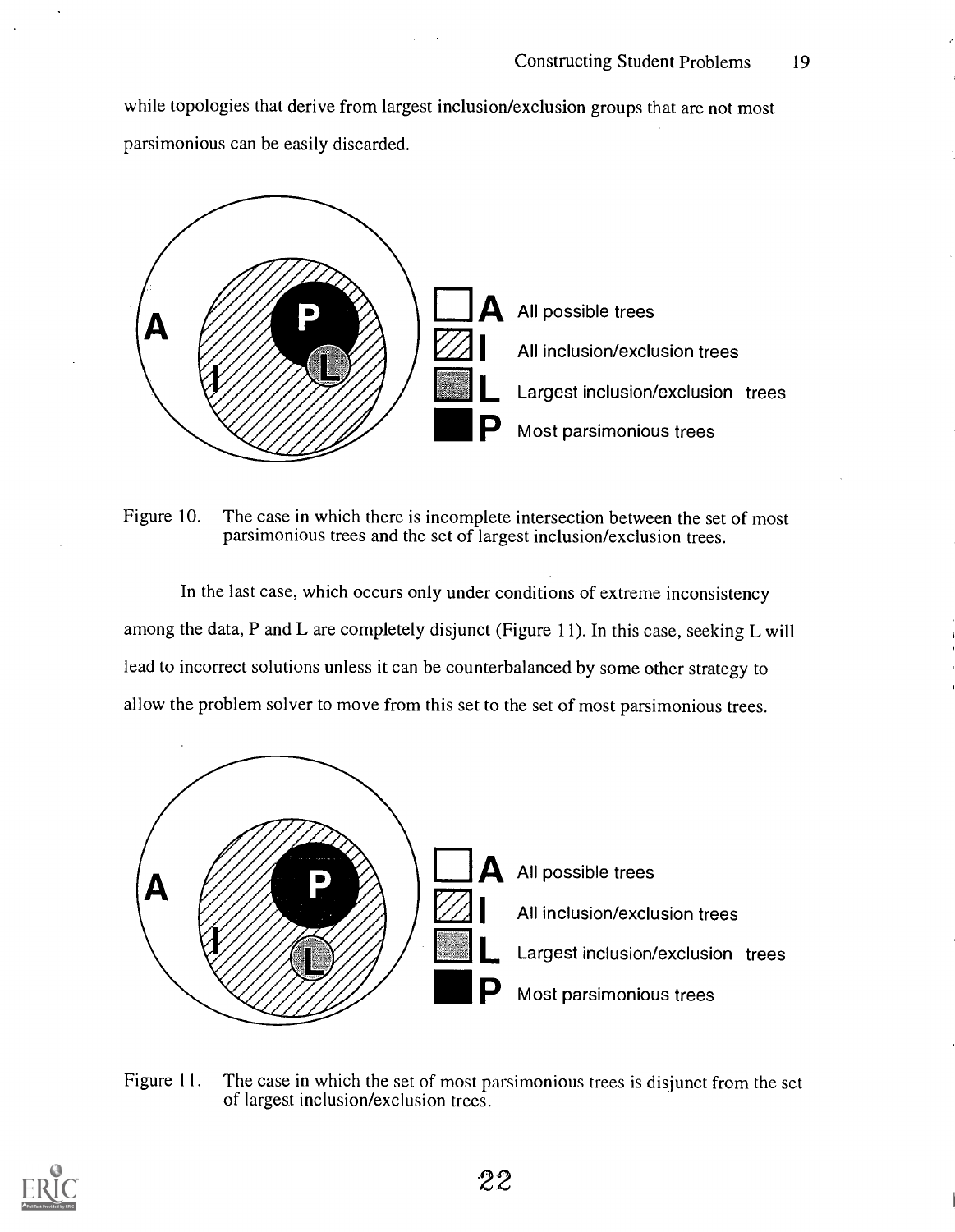| <b>SPC</b> |             | $1\quad 2\quad 3$             |                |     |   |   |    |                 |     |   |     |   |   |   |   |   | 4 5 6 7 8 9 10 11 12 13 14 15 16 17 18 19 20 |  |     |
|------------|-------------|-------------------------------|----------------|-----|---|---|----|-----------------|-----|---|-----|---|---|---|---|---|----------------------------------------------|--|-----|
| <b>R89</b> |             | 0 <sub>1</sub>                | 0 <sub>1</sub> |     |   |   |    |                 |     |   |     |   |   |   |   |   |                                              |  | - 0 |
| <b>R80</b> |             | $\begin{matrix} \end{matrix}$ | 0              |     |   |   | 0  |                 |     |   | 0   | 0 |   | 0 | 0 |   |                                              |  |     |
| <b>R81</b> |             |                               |                | 0   | 0 | 0 | 0  | $\sim$ 1 $\sim$ | 0   | 0 |     |   | 0 | 0 | 0 | 0 |                                              |  |     |
| <b>R82</b> |             | $\mathbf{1}$ 0                | - 0            | - 0 | 0 |   |    |                 |     |   |     | 0 |   |   | 0 | 0 | 0                                            |  |     |
| R85        | $\mathbf 0$ |                               |                | 0   |   | 0 | -0 |                 |     | 0 | - 0 | 0 | 0 | 0 |   | 0 |                                              |  |     |
| F98        |             | 00                            |                | 0   | 0 | 0 | 0  | - 0             | - 0 | 0 | - 0 | 0 | 0 | 0 | 0 | 0 |                                              |  |     |

Figure 12. The data matrix for problem 4.3.

Only one of the research problems (4.3) was of this type. Problem 4.3 (Figure 12) has a whole ingroup synapomorphy (character 8). Characters 6 and 13 are identical and exclusive from 3 and 17. Characters 6 and 13 define R89, R80 and R82 with characters 1 (with Homoplasy in R81), 9 (with homoplasy in R85) and 10, defining R80 and R82 as sister taxa. All other characters are homoplasious (Character 2 can be either gained in the common ancestor of R81 and R85 and also in R89 or gained in the common ancestor of the whole ingroup and lost in the common ancestor of R82 and R89. Characters 4 and 16 can be gained in R89 and R80 or gained in common ancestor of R82 and R89 and lost in R82. Characters 5 and 15 must be gained in R85 and R89. Character 7 can be gained in



Figure 13. The most parsimonious solution for problem 4.3.

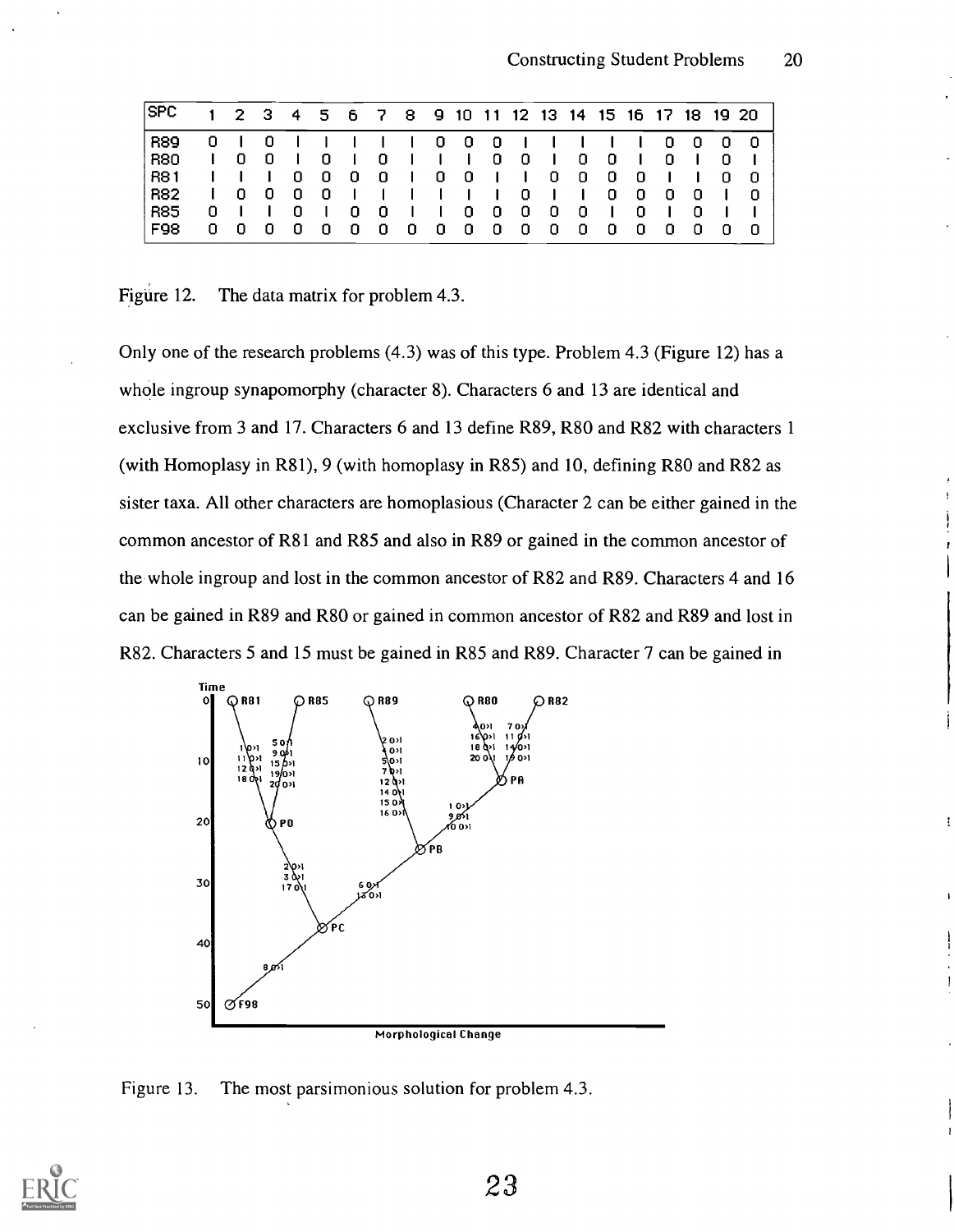R89 and R82 or gained in common ancestor of R82 and R89 and lost in R80. In problem 4.3 the two largest inclusion/exclusion groups are: {3, 4, 6, 8, 13, 16, 17) and {3, 6, 7, 8, 13, 14, 17 }. In the most parsimonious tree (Fig. 13), the characters 4 and 16 from the first group are false and characters 7 and 14 from the second group are false. The most parsimonious tree is based on a smaller character compatibility group composed of { 3, 6, 8,.10, 13, 17 }.

This model can be used explain differences in performance by experts across topologies with this set of problems (See regression analysis above). The set of problems used in this study was not designed to elicit differences using these categories. Future studies that use this conceptualization of problem difficulty may be able to produce a more fine-grained analysis of the differences in difficulty across problem categories.

#### Conclusions

This research was conducted with the goal of developing instructional materials for a course that taught domain-specific problem solving using a cognitive apprenticeship approach. Using this approach, the instructor demonstrates problem solving (modeling), helps students solve problems (coaching), and encourages students to solve problems autonomously (fading), until students have developed competence at solving the problems independently. This model allows an instructor to understand what gives rise to difficulty in phylogenetic problems. The instructor can then generate a series of problems that introduce difficulty and problematic phenomena gradually.

Simple tree construction problems such as these allow students to become familiar with the processes used by scientists to explain evolutionary history. All of the experts in the study agreed that the problems were a realistic characterization of the concepts and processes central to their discipline. At the same time, it should be recognized that the processes as presented in this study have been decontextualized and that students, especially the introductory students who might benefit most from solving these problems, should also work with problems constructed from rich data sets including real or realistic

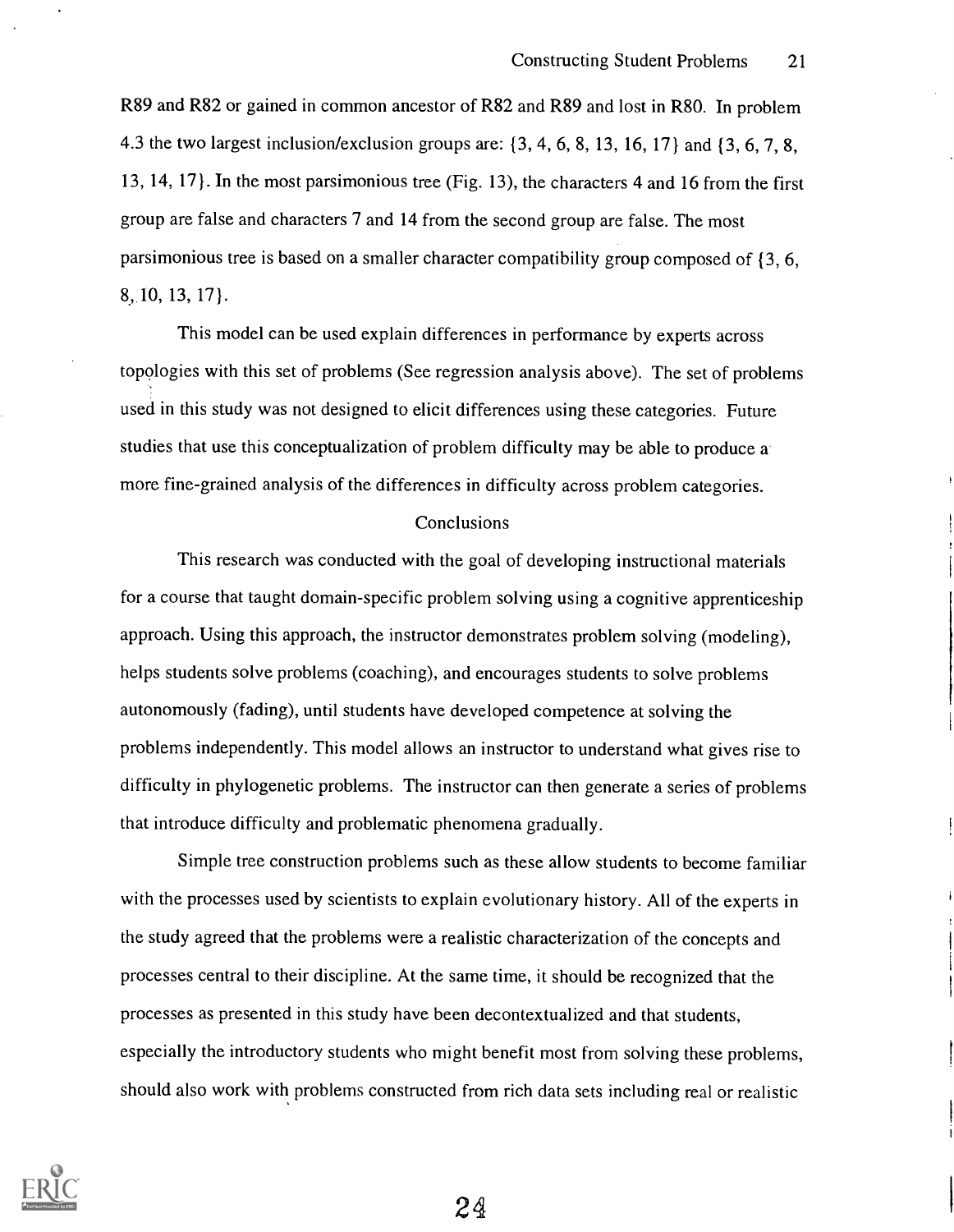imaginary organisms, such as the Caminalcules (Sokal, 1983) or Dendrogrammaceae (Duncan, Philips, & Wagner, 1980). Tree construction is less an end in itself than a means to understanding evolutionary relationships among organisms.

Students with a tree-based conception of phylogenetic biology should be better prepared to understand evolutionary biology and its central role in the rest of biological theory. The ability to see evolution as a branching and historical structure, rather than a ladder or straight line, lies at the heart of much of modern biology. Discarding the ladderbased approach to conceptualizing evolutionary progress may also help students free themselves from the mythos that some organisms are higher or lower than others. This concept, central to understanding the revolutionary power of Darwin's work, is still elusive to many students. Developing a solid foundation of phylogenetic concepts may transform the way many students experience these ideas and help foster a less anthropocentric view of the history of life.

#### Literature Cited

- Brooks, D. R., & McLennan, D. A. (1991). Phylogeny, Ecology, and Behavior. Chicago: University of Chicago Press.
- Duncan, T., Phillips, R. B., & W. H. Wagner, J. (1980). A comparison of branching diagrams derived by various phenetic and cladistic methods. Systematic Botany, 5(3), 264-293.
- Eldredge, N., & Cracraft, J. (1980). Phylogenetic Patterns and the Evolutionary Process: Method and theory in comparative biology. New-York: Columbia University Press.
- Ericsson, K. A., & Simon, H. A. (1993). Protocol Analysis: Verbal reports as data. Cambridge: MIT Press.
- Ericsson, K. A., & Smith, J. (1991). Empirical studies of expertise: Prospects and limits. In K. A. Ericsson  $\&$  J. Smith (Eds.), Toward a general theory of expertise: Prospects and limits (pp. 1-38). Cambridge: Cambridge University Press.
- Jungck, J. & Calley, J. (1985). Strategic simulations and post-Socratic pedagogy: Construction computer software to develop long-term inference through experimental inquiry. American Biology Teacher. 14(2), 137-146.
- Larkin, J., & Rainard, B. (1984). A research methodology for studying how people think. Journal of Research in Science Teaching, 21(3), 235-254.

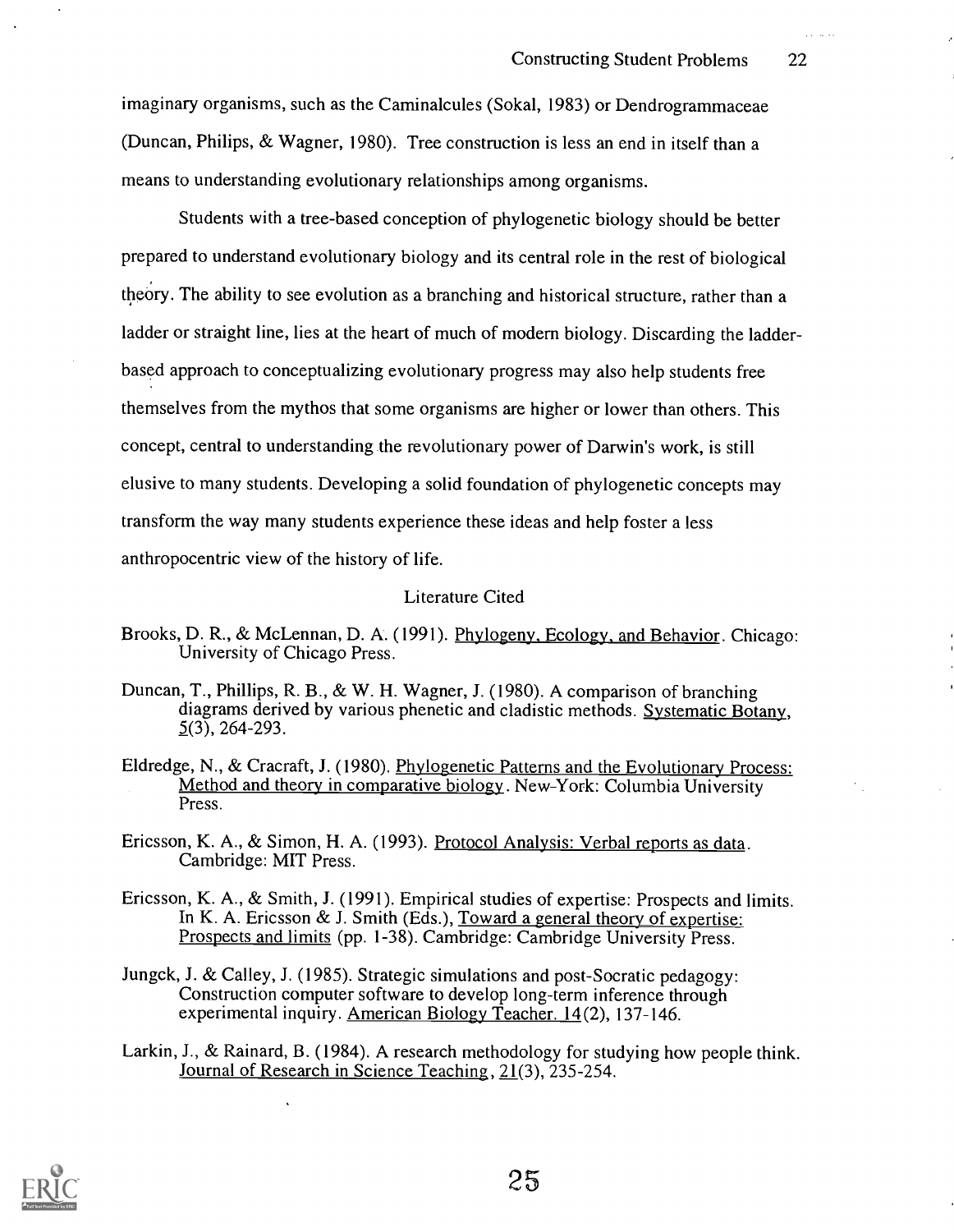- Reif, F. (1983). Understanding and teaching problem solving in physics. In Lectures at the International Summer School on Physics Education, La Londe Les Maures, France:
- Ridley, M. (1986). Evolution and Classification: The reformation of cladism. New York: Longman Group Limited.
- Sokal, R. R. (1983a). A phylogenetic analysis of the Caminalcules: I. The data base. Systematic Zoology, 32(2), 159-184.
- Sokal, R. R. (1983b). A phylogenetic analysis of the Caminalcules: H. Estimating the true cladogram. Systematic Zoology, 32(2), 185-201.
- Stewart, J. (1988). Potential learning outcomes from solving genetics problems: A typology of problems. Science Education, 72(2), 237-254.
- Stewart, J., & Hafner, R. S. (1994). Research on problem solving: Genetics. In D. L. Gable (Eds.), Handbook of research on science teaching and learning (pp. 284-200). New York: MacMillan Publishing Co.
- Wiley, E. 0. (1981). Phylogenetics: The principles and practice of phylogenetic systematics. New York: John Wiley & Sons.
- Wiley, E. 0., Siegal-Causey, D., Brooks, D. R., & Funk, V. A. (1991). The Compleat Cladist (Special Publication No. 19). University of Kansas Museum of Natural History.

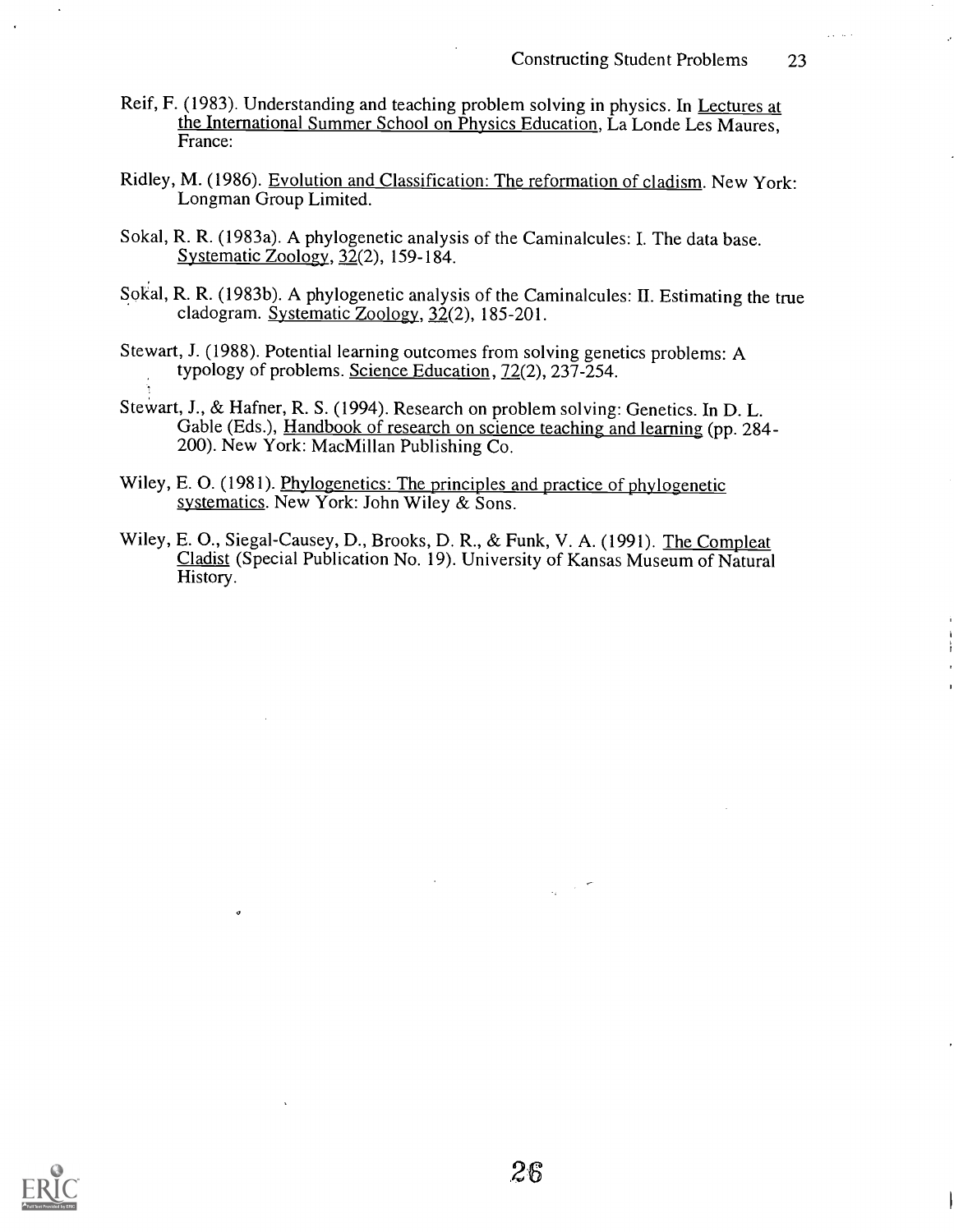$\mathcal{C}$ 

Appendix A

A Primer of Phylogenetic Assumptions, Diagrammatic Elements, and Terms



 $\ddot{\phantom{a}}$ 

 $\frac{1}{2}$ 

 $\sim$ 

 $\overline{\phantom{a}}$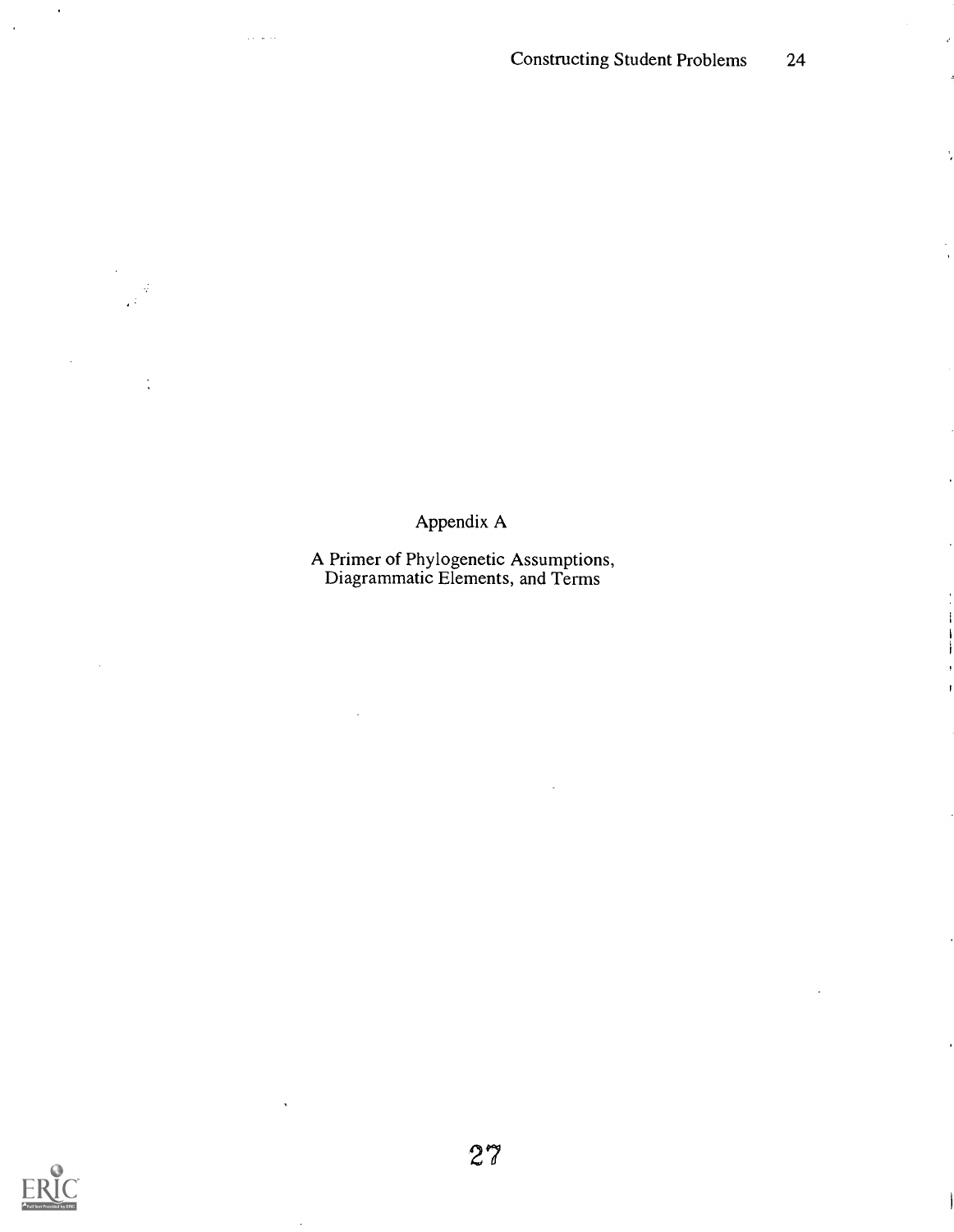A Primer of Phylogenetic Assumptions, Diagrammatic Elements, and Terms

### Assumptions of Phylogenetic Inference;

- 1. There is only one true phylogeny.
- 2. Shared characters are the result of homology.
	- 3. The polarity of character states is knowable.

### Elements of Phylogenetic Diagrams

Figure 1 illustrates an example phylogenetic tree created using Phylogenetic Investigator. This section describes the phylogenetic tree and its elements. Terms are organized alphabetically at the end with definitions and examples that also reference this tree where possible.

The data matrix from which this diagram is generated appears in the lower right hand corner showing characters in columns and taxa in rows. The intersection between each row and column has a symbol that indicates where that taxon has the apomorphic (1) or plesiomorphic (0) form of the character.

The phylogenetic tree is constructed along two axes. The ordinate represents time divided into 50 units and the abscissa represents morphological change as a continuous, unitless variable. The small circles are nodes. Each node has a designation associated with it. Nodes that begin with "R" represent recent taxa. Nodes that begin with "F" represent fossil taxa. Nodes that begin with "P" are postulated taxa. Lines that link nodes together indicate lines of ancestor/descendant relationship. Some links contain one or more transitions. Each transition (e.g., "1 0>1" or "1 1 >0") indicates that the referenced character (1) changed in state either from plesiomorphic to apomorphic  $(0>1)$  or reversed from apomorphic to plesiomorphic  $(1>0)$  at some point in time along the link on which it appears.

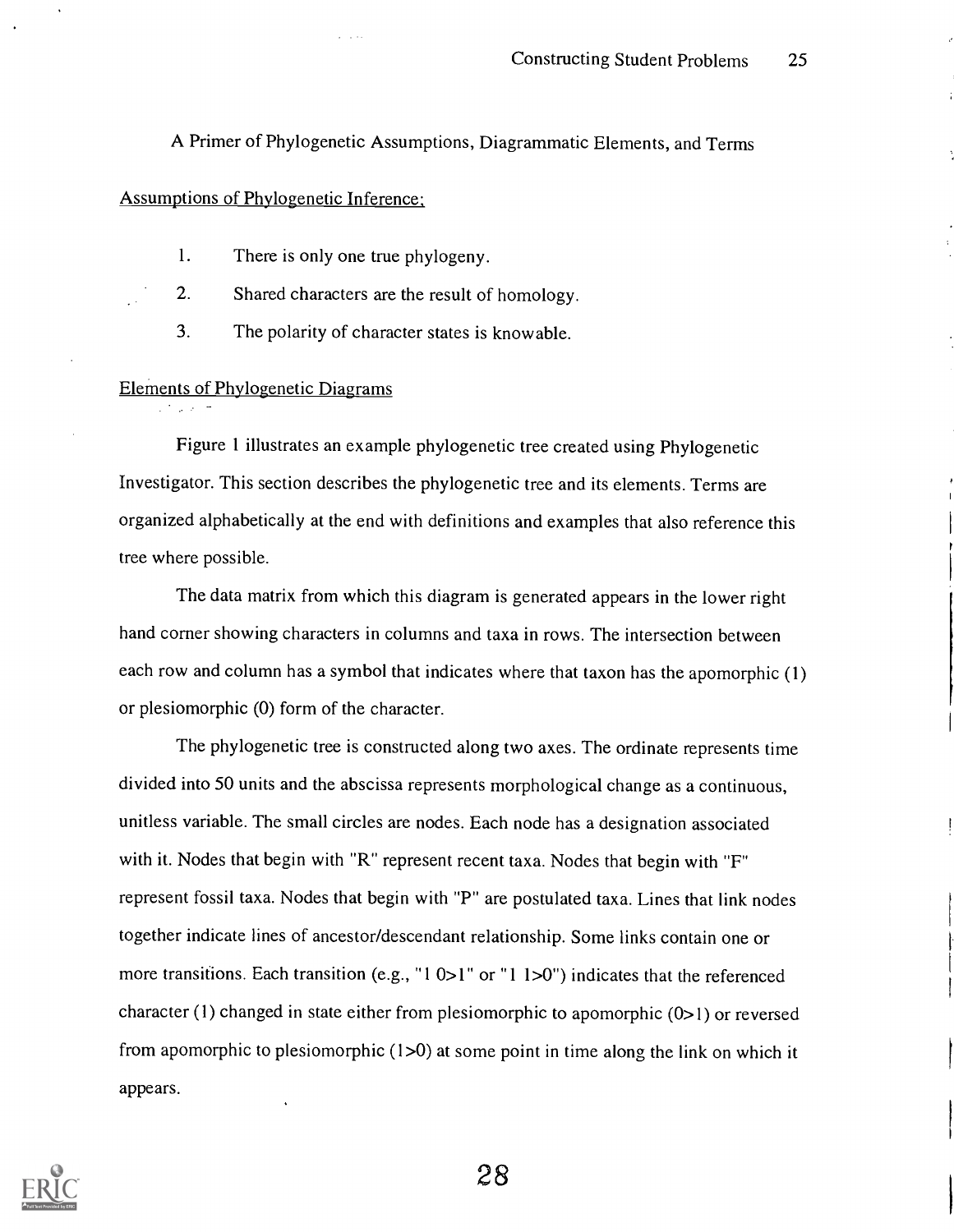ŗ

In Figure 1, characters 1-5 are represented as being homologous. Characters 6 and 7 are homoplasious in this diagram. Character 8 is an autapomorphy and is irrelevant to the decision-making process of tree construction. An autapomorphic character is always constructed as a transition immediately prior to the taxon that possesses it.



Figure 1. An Example Phylogenetic Tree

Character 1 is a whole-group synapomorphy that-supports the existence of postulated ancestor PA. Character 1 is inclusive of all other characters. Character 2, which groups R82, R83 and R84, supports node PB. Character 2 is inclusive of character 3 and exclusive of character 4. Character 3, which groups R83 and R84, supports node PC. Character 4, which groups R80, R81, and F91, supports node PD. Character 4 is inclusive of character 5 and exclusive of character 2. Character 5, which groups R80 and R 1, supports node PE.

Character 6 claims that R80 and R82 are a group. For character 6 to be true, characters 2, 5, and 4 would have to be false. In other words, in order to save one step in

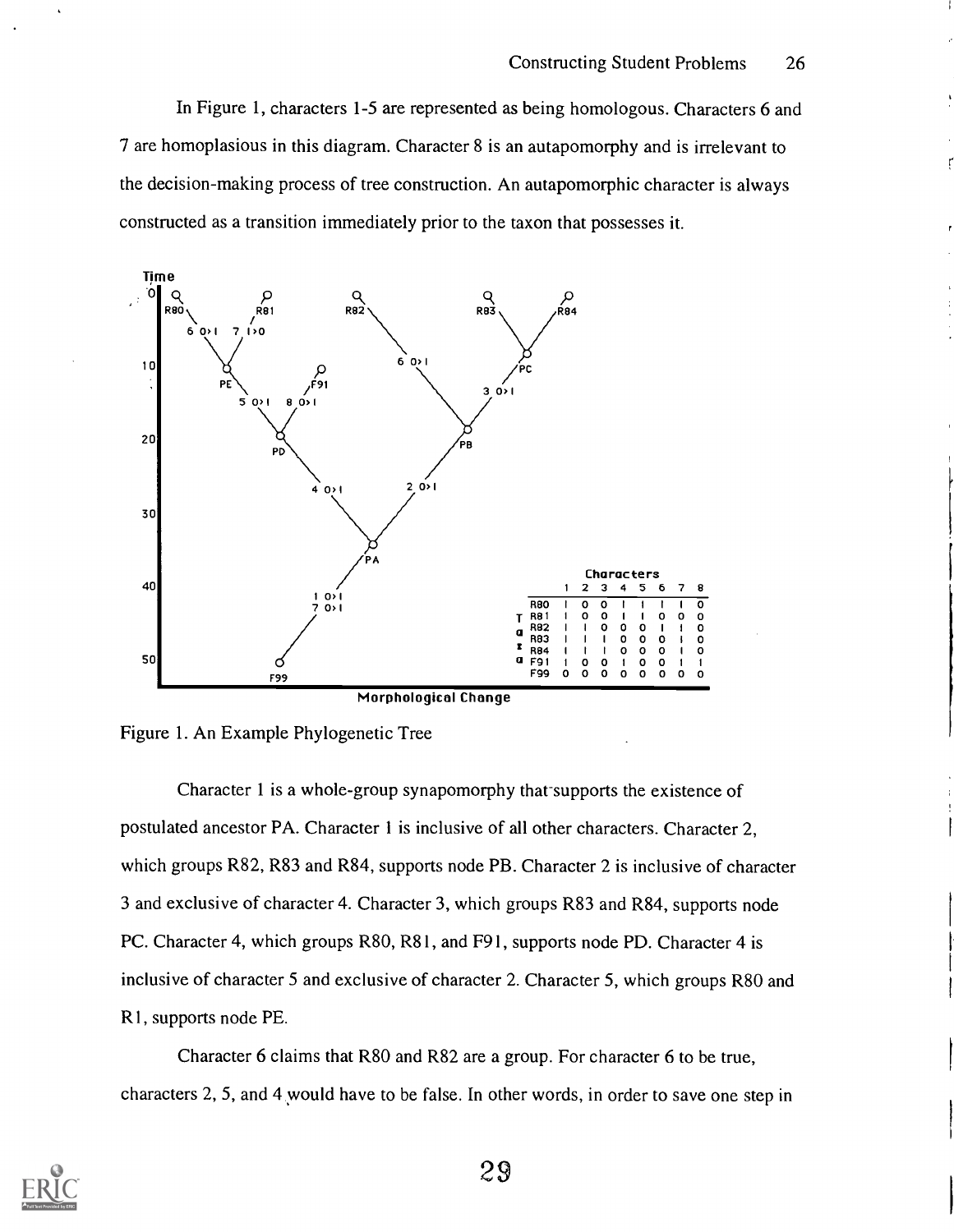Constructing Student Problems 27

character 6, at least three other steps would required. Character 6 is most parsimoniously gained convergently in R80 and R82. Character 7 claims that all of the taxa except for R81 are a group. For character 7 to be true, characters 4 and 5 would have to be false. Saving a step in character 7 would result in at least two added steps Character 7 is most parsimoniously optimized as a reversal in R81.

# $\mathbb{R}^{\frac{d}{2}}$ Terms of Phylogenetic Inference

| Ancestor     | A taxon, previous in time to a second taxon, from which the<br>second taxon is descended. For example, Figure 1 proposes that a<br>postulated taxon PC is the common ancestor of R83 and R84.                                                        |  |  |
|--------------|------------------------------------------------------------------------------------------------------------------------------------------------------------------------------------------------------------------------------------------------------|--|--|
| Apomorphy    | An evolutionary character, usually coded as "1", that represents an<br>evolutionarily novel state. Character 1 is an apomorphy in all of<br>the taxa of the ingroup $(Fig. 1)$ .                                                                     |  |  |
| Autapomorphy | The transition of a character that is uniquely evolutionarily novel<br>(apomorphic) for a taxon. Character 8 an autapomorphy because it<br>is possessed in the apomorphic state only by taxon F91 (Fig. 1).                                          |  |  |
| Character    | A recognizable feature that varies among taxa. For example,<br>among ladybugs, the characters might include the presence or<br>absence of spots. Characters are numbered, polarized, coded, and<br>presented in columns in the data matrix (Fig. 1). |  |  |
| Clade        | A monophyletic taxon.                                                                                                                                                                                                                                |  |  |
| Cladogram    | A form of phylogenetic tree that can only show sister-group<br>relationships. Figure 1 illustrates sister-group relationships<br>between all of the taxa, except F99, which is claimed to be a true<br>ancestor of all of the other taxa.            |  |  |
| Conflict     | A quality of characters that contain incompletely overlapping<br>distributions of apomorphies. Characters 5 and 6 conflict because<br>both are apomorphic for 80, but 5 is apomorphic for 81 and 6 is<br>apomorphic for 82 (Fig. 1).                 |  |  |
| Convergence  | A form of homoplasy whereby two taxa share a character that has<br>appeared independently in separate lineages. Character 6 arises<br>convergently in taxa R80 and R81 (Fig. 1).                                                                     |  |  |
| Data Matrix  | A summary table of states with taxa in rows and characters in<br>columns. The data matrix appears in the lower right-hand corner<br>(Fig. 1).                                                                                                        |  |  |
| Descendant   | A taxon which is the genealogical product of an earlier taxon.<br>Taxon $R84$ is a descendant of PC (Fig. 1).                                                                                                                                        |  |  |

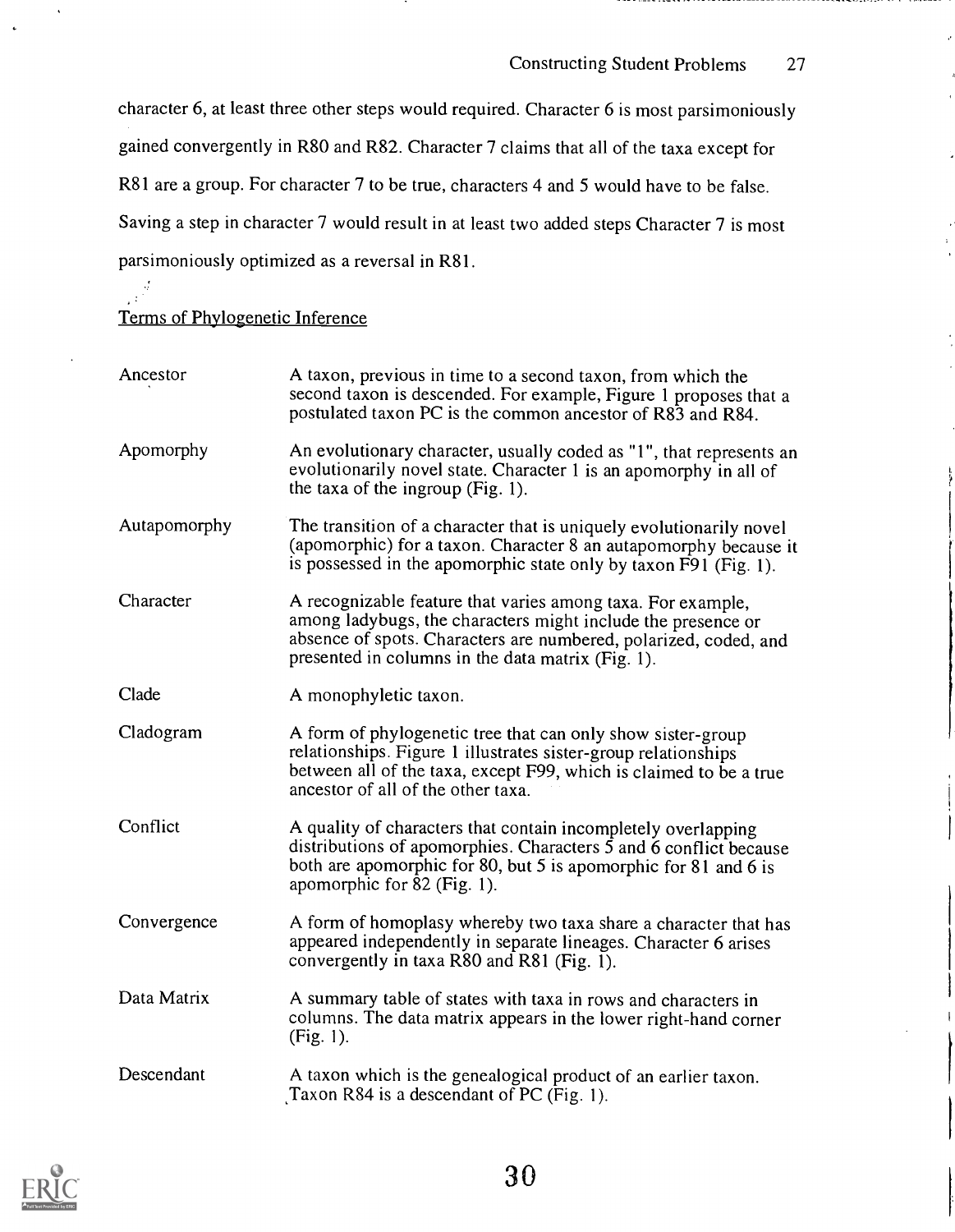$\mathbb{R}^n$ 

 $\hat{\vec{r}}$ 

J.

í,

 $\ddot{\cdot}$ 

| Exclusive         | Characters whose distributions of apomorphies do not overlap.<br>Characters 2 and 4 are exclusive of one another (Fig. 1).                                                                                                                                                                                                              |  |  |  |
|-------------------|-----------------------------------------------------------------------------------------------------------------------------------------------------------------------------------------------------------------------------------------------------------------------------------------------------------------------------------------|--|--|--|
| Homology          | The quality of characters that are shared as the result of common<br>ancestry. See assumption 2. Characters 1, 2, 3, 4, 5 are assumed to<br>be homologous (Fig. 1).                                                                                                                                                                     |  |  |  |
| Homoplasy         | Characters that are shared due to causes other than homology<br>(evolutionary convergence or reversal). Character 6 is<br>homoplasious and explained using convergence and character 7 is<br>homoplasious and explained using reversal (Fig. 1).                                                                                        |  |  |  |
| Inclusive         | When one character's distribution of apomorphies is a superset of<br>another character's distribution of apomorphies. Character 2 is<br>inclusive of character 3 (Fig. 1).                                                                                                                                                              |  |  |  |
| Ingroup           | The group of taxa currently being studied using phylogenetic<br>inference. Taxa R80, R81, R82, R83, R84 and F91 are members of<br>the ingroup $(Fig. 1)$ .                                                                                                                                                                              |  |  |  |
| Link              | A line in between nodes in Phylogenetic Investigator that<br>represents lines of ancestor/descendant relationships. The link<br>between R83 and PC represents a hypothetical ancestor/descendant<br>relationship between R83 and PC (Fig. 1).                                                                                           |  |  |  |
| Monophyletic      | A taxon that includes only the complete set of descendant taxa of<br>an ancestral species. The group of R83 and R84 (and PC) is a<br>monophyletic taxon (Fig. 1).                                                                                                                                                                       |  |  |  |
| Node              | A circle in Phylogenetic Investigator used to represent a taxon.<br>R80 is a node that represents a taxon (Fig. 1).                                                                                                                                                                                                                     |  |  |  |
| Optimization      | The process or product of distributing a homoplasious character on<br>a phylogenetic tree. Characters 6 and 7 are optimized in Figure 1.                                                                                                                                                                                                |  |  |  |
| Outgroup          | A group of taxa used to polarize the character states.                                                                                                                                                                                                                                                                                  |  |  |  |
| Parallelism       | A convergence.                                                                                                                                                                                                                                                                                                                          |  |  |  |
| Paraphyletic      | A grouping of taxa that does not reflect the underlying<br>evolutionary relationships by removing taxa from a monophyletic<br>taxon. A grouping of R82 and R84 is paraphyletic (Fig. 1).                                                                                                                                                |  |  |  |
| Parsimony         | A principle used to justify selecting the hypothesis that requires the<br>fewest transitions and a corollary to assumption 2: By assuming<br>homology, one also selects the hypothesis that minimizes the<br>number of assumptions of homoplasy. The phylogenetic tree in<br>Figure 1 is the most parsimonious explanation of the data. |  |  |  |
| Phylogenetic tree | A branching diagram that can illustrate both sister group and<br>ancestor/descendant relationships among a set of taxa. Figure 1 is a<br>phylogenetic tree.                                                                                                                                                                             |  |  |  |



 $\ddot{\phantom{a}}$ 

 $\ddot{\phantom{1}}$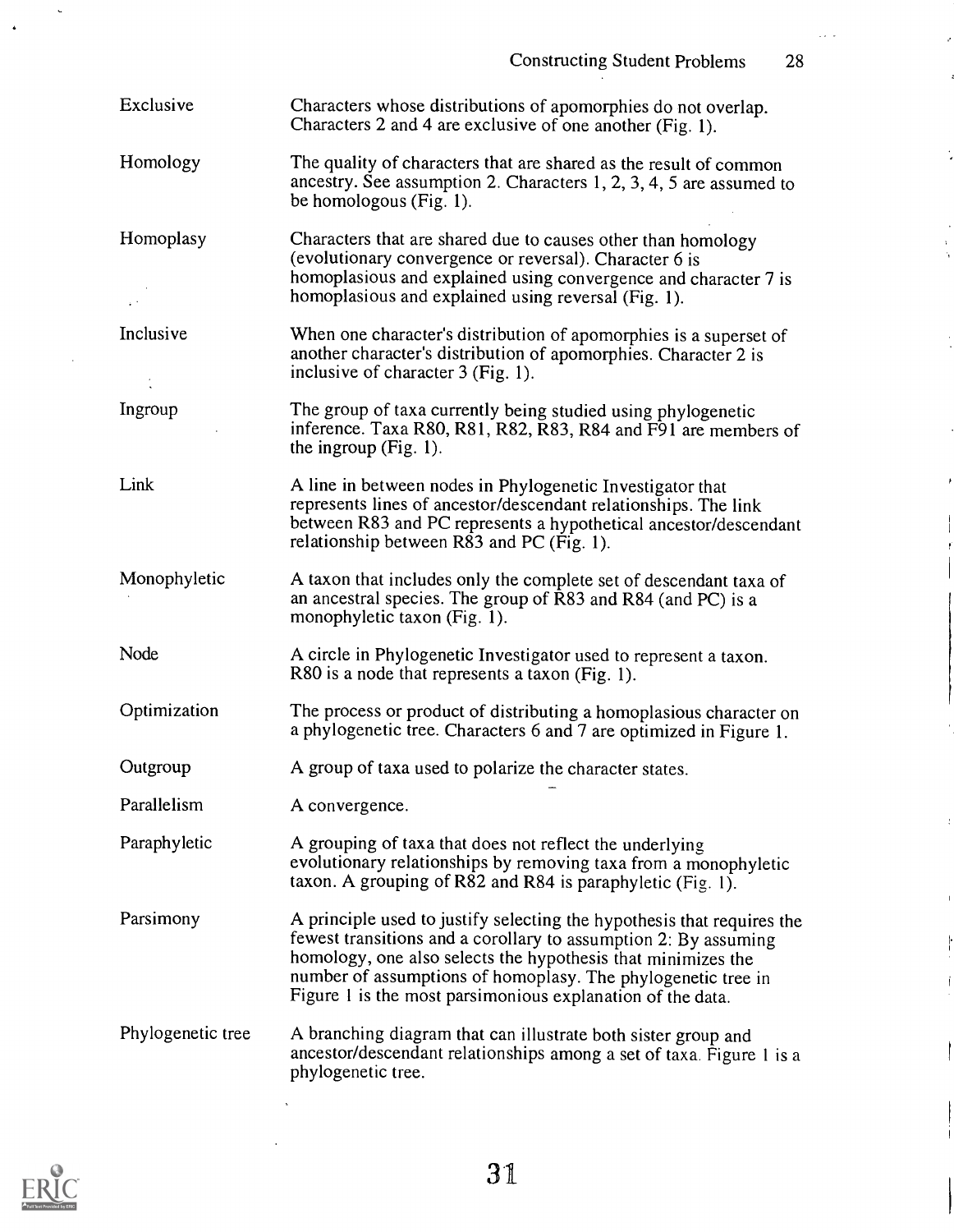| Phylogeny    | The set of ancestor/descendant relationships that form the<br>genealogy of a set of taxa. A phylogenetic tree (Fig. 1) is a<br>hypothetical representation of these relationships.                                                                                                                                                                  |  |  |  |
|--------------|-----------------------------------------------------------------------------------------------------------------------------------------------------------------------------------------------------------------------------------------------------------------------------------------------------------------------------------------------------|--|--|--|
| Plesiomorphy | A form of a character (state) which is evolutionarily preexisting for<br>the group of taxa under study (the ingroup). Character 2 is retained<br>in the plesiomorphic state by R80, R81, and F91 (Fig. 1). Character<br>7 occurs in the plesiomorphic state in taxon R81 and this is<br>explained using a hypothesis of reversal (Fig. 1).          |  |  |  |
| Polarity     | Whether a form of a character (a state) is considered apomorphic<br>(evolutionary novel) or plesiomorphic (evolutionarily preexisting).<br>This is usually done through comparison with an outgroup.                                                                                                                                                |  |  |  |
| Polyphyletic | A grouping of taxa that does not reflect the underlying<br>evolutionary relationships by adding unrelated taxa to a<br>monophyletic taxon. A grouping of R81, R83, and R84 would be<br>polyphyletic (Fig. 1)                                                                                                                                        |  |  |  |
| Reversal     | The transition of a character that is apomorphic in some ancestor,<br>changes polarity back to the plesiomorphic state resulting in<br>descendant taxa which are plesiomorphic for that character.<br>Character 7 is optimized as a reversal in taxon R81 (Fig. 1).                                                                                 |  |  |  |
| Sister group | The most closely related taxon to another taxon. R82 is the sister<br>group to the taxon of R83 and R84 (Fig. 1)                                                                                                                                                                                                                                    |  |  |  |
| <b>State</b> | A form of a character that is polarized as either apomorphic or<br>plesiomorphic and coded as "1" or "0". For example, among<br>ladybugs, the absence of spots might represent the plesiomorphic<br>state and the presence of spots might represent the apomorphic<br>state.                                                                        |  |  |  |
| <b>Steps</b> | The number of transitions required to explain a character or<br>characters. Character 6 is explained in two steps (Fig. 1).                                                                                                                                                                                                                         |  |  |  |
| Synapomorphy | The transition of a character that is homologously shared in the<br>evolutionary novel (apomorphic) condition. Character 1 is a<br>synapomorphy for the whole ingroup (Fig. 1).                                                                                                                                                                     |  |  |  |
| Taxon        | A group of organisms that is given a name. The complete set of<br>taxa descended from a common ancestor is a monophyletic taxon.<br>Incomplete sets are paraphyletic and sets with extra unrelated taxa<br>are polyphyletic. R80, R81, and F91 are a monophyletic taxon<br>because they all are hypothesized to have descended from PD (Fig.<br>1). |  |  |  |
| Topology     | An arrangement of sister-group or ancestor/descendant<br>relationships among a group of taxa. Figure 1 has only one most<br>parsimonious topology—any rearrangement of the relationships<br>among the taxa would require more steps than the current tree to<br>explain all of the characters.                                                      |  |  |  |



 $\bullet$ 

 $\mathcal{L}^{\text{max}}_{\text{max}}$ 

 $\mathcal{A}$ 

 $\hat{\mathbf{v}}$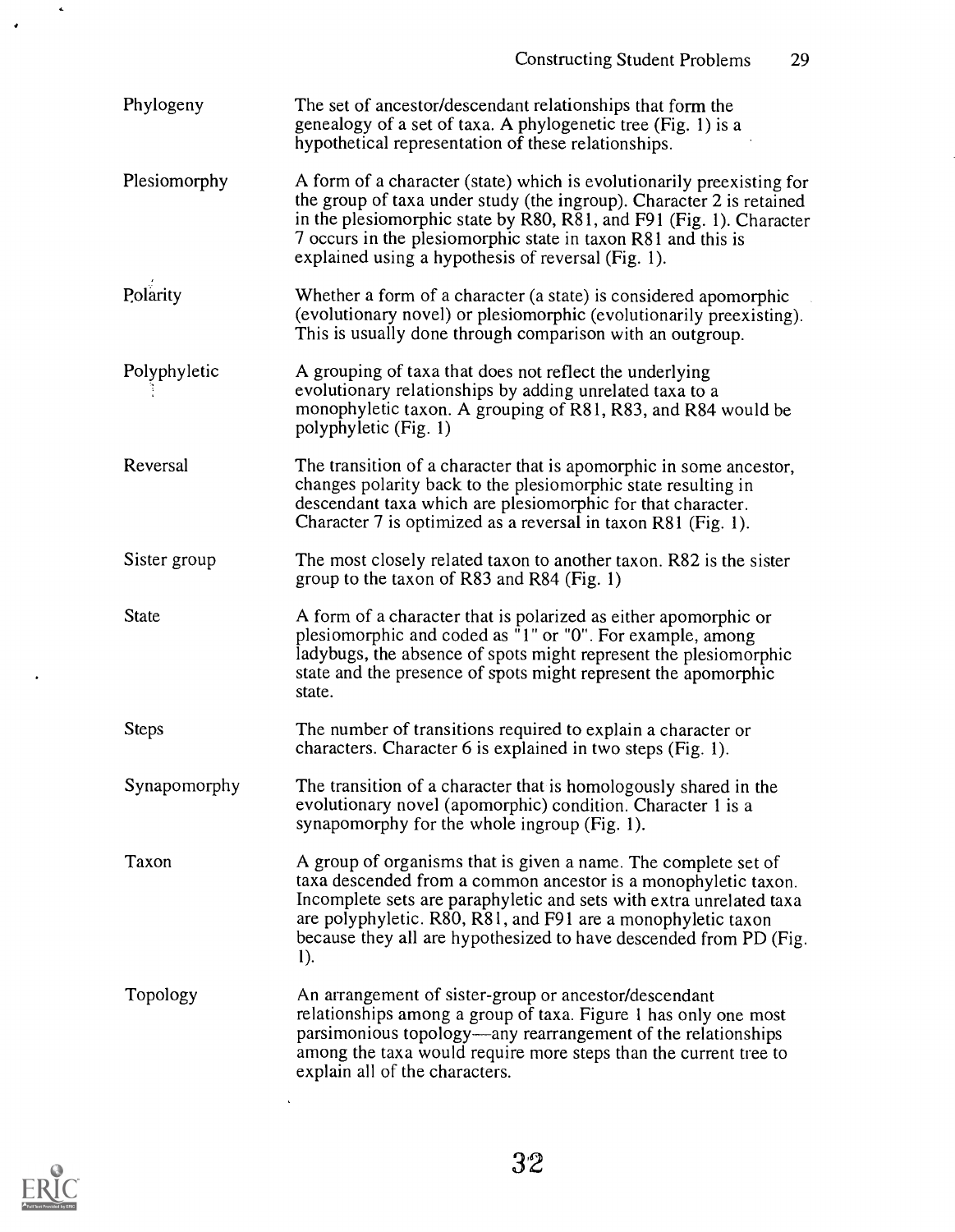**Transition** A point in time in a lineage at which a character is hypothesized to have changed in state. At some point between 20 and 35 units of time before the present, character 4 is hypothesized to have changed in state in taxon PD (Fig. 1).

 $\Delta\sim 10^{-1}$  km

 $\bullet$  and  $\bullet$  .  $\bullet$ 

**Treelength** The steps, or number of transitions, required to explain the data matrix using a phylogenetic tree. Figure 1 requires a treelength of 10 steps to most parsimoniously explain the data in the matrix.

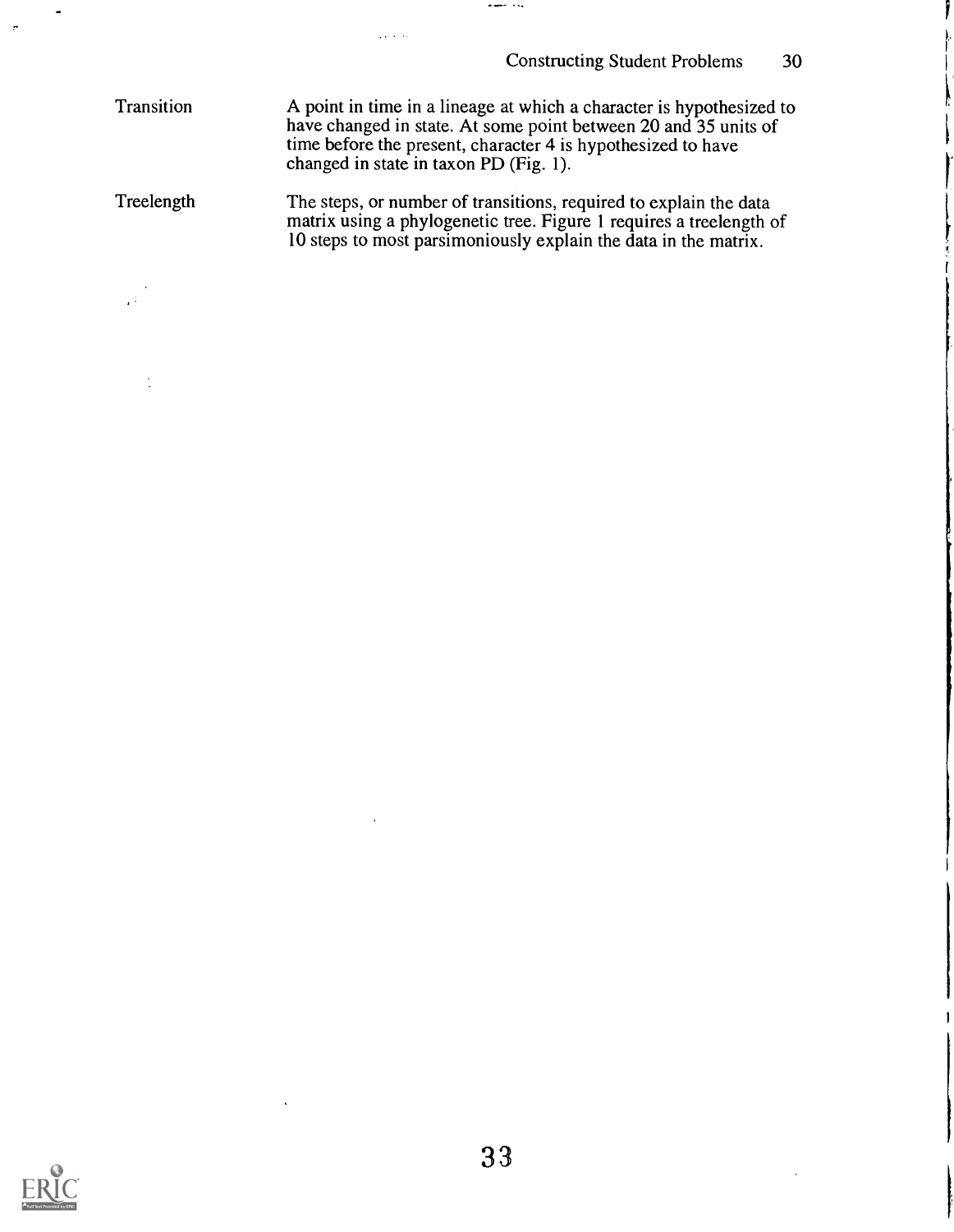



## U.S. Department of Education Office of Educational Research and Improvement (OERI) Educational Resources Information Center (ERIC)

# REPRODUCTION RELEASE

(Specific Document)

# I. DOCUMENT IDENTIFICATION:

| Title:                                                          |                          |
|-----------------------------------------------------------------|--------------------------|
| Constructing Student problems in phylogenetic tree construction |                          |
| Author(s): $Sf$ esen D. $Svev$                                  |                          |
| Corporate Source:                                               | <b>Publication Date:</b> |
|                                                                 |                          |

## **II. REPRODUCTION RELEASE:**

In order to disseminate as widely as possible timely and significant materials of interest to the educational community, documents announced in the monthly abstract journal of the ERIC system, Resources in Education (RIE), are usually made available to users in microfiche, reproduced paper copy, and electronic/optical media, and sold through the ERIC Document Reproduction Service (EDRS) or other ERIC vendors. Credit is given to the source of each document, and, if reproduction release is granted, one of the following notices is affixed to the document . \_

If permission is granted to reproduce and disseminate the identified document, please CHECK ONE of the following two options and sign at the bottom of the page.

|                                                                                                                                                                                   | The sample sticker shown below will be<br>affixed to all Level 1 documents                                                                                                                                                                                                                                                                                                                                                                                                                                                                                                                                                                                                                                                   | The sample sticker shown below will be<br>affixed to all Level 2 documents                                                                                                                    |                                                                                                                                                                                                                |
|-----------------------------------------------------------------------------------------------------------------------------------------------------------------------------------|------------------------------------------------------------------------------------------------------------------------------------------------------------------------------------------------------------------------------------------------------------------------------------------------------------------------------------------------------------------------------------------------------------------------------------------------------------------------------------------------------------------------------------------------------------------------------------------------------------------------------------------------------------------------------------------------------------------------------|-----------------------------------------------------------------------------------------------------------------------------------------------------------------------------------------------|----------------------------------------------------------------------------------------------------------------------------------------------------------------------------------------------------------------|
| Check here<br>For Level 1 Release:<br>Permitting reproduction in<br>microfiche (4° x 6° film) or<br>other ERIC archival media<br>(e.g., electronic or optical)<br>and paper copy. | PERMISSION TO REPRODUCE AND<br><b>DISSEMINATE THIS MATERIAL</b><br>HAS BEEN GRANTED BY<br>TO THE EDUCATIONAL RESOURCES<br>INFORMATION CENTER (ERIC)                                                                                                                                                                                                                                                                                                                                                                                                                                                                                                                                                                          | PERMISSION TO REPRODUCE AND<br><b>DISSEMINATE THIS</b><br><b>MATERIAL IN OTHER THAN PAPER</b><br>COPY HAS BEEN GRANTED BY<br>TO THE EDUCATIONAL RESOURCES<br><b>INFORMATION CENTER (ERIC)</b> | Check here<br>For Level 2 Release:<br>Permitting reproduction in<br>microfiche $(4^{\circ} \times 6^{\circ}$ film) or<br>other ERIC archival media<br>(e.g., electronic or optical),<br>but not in paper copy. |
|                                                                                                                                                                                   | Level 1                                                                                                                                                                                                                                                                                                                                                                                                                                                                                                                                                                                                                                                                                                                      | Level <sub>2</sub>                                                                                                                                                                            |                                                                                                                                                                                                                |
|                                                                                                                                                                                   | Documents will be processed as indicated provided reproduction quality permits. If permission<br>to reproduce is granted, but neither box is checked, documents will be processed at Level 1.<br>"I hereby grant to the Educational Resources Information Center (ERIC) nonexclusive permission to reproduce and disseminate<br>this document as indicated above. Reproduction from the ERIC microfiche or electronic/optical media by persons other than<br>ERIC employees and its system contractors requires permission from the copyright holder. Exception is made for non-profit<br>reproduction by libraries and other service agencies to satisfy information needs of educators in response to discrete inquiries." |                                                                                                                                                                                               |                                                                                                                                                                                                                |
| Sign<br>Signature:                                                                                                                                                                |                                                                                                                                                                                                                                                                                                                                                                                                                                                                                                                                                                                                                                                                                                                              | Printed Name/Position/Title:                                                                                                                                                                  |                                                                                                                                                                                                                |
| here $\rightarrow$<br>please                                                                                                                                                      |                                                                                                                                                                                                                                                                                                                                                                                                                                                                                                                                                                                                                                                                                                                              | $S$ teutn D. Brever; Director $B$ CRC                                                                                                                                                         |                                                                                                                                                                                                                |
| Organization/Address:                                                                                                                                                             | Billoy, Department                                                                                                                                                                                                                                                                                                                                                                                                                                                                                                                                                                                                                                                                                                           | Telephone: FAX:<br>413 545 2272 413 545 3243                                                                                                                                                  |                                                                                                                                                                                                                |
| UMASS                                                                                                                                                                             | (11007<br>Amhorst InA                                                                                                                                                                                                                                                                                                                                                                                                                                                                                                                                                                                                                                                                                                        | E-Mail Address:<br>: Date:<br>$ S$ brewer abro. uness. el $3/25/97$                                                                                                                           |                                                                                                                                                                                                                |
|                                                                                                                                                                                   |                                                                                                                                                                                                                                                                                                                                                                                                                                                                                                                                                                                                                                                                                                                              |                                                                                                                                                                                               | (over)                                                                                                                                                                                                         |